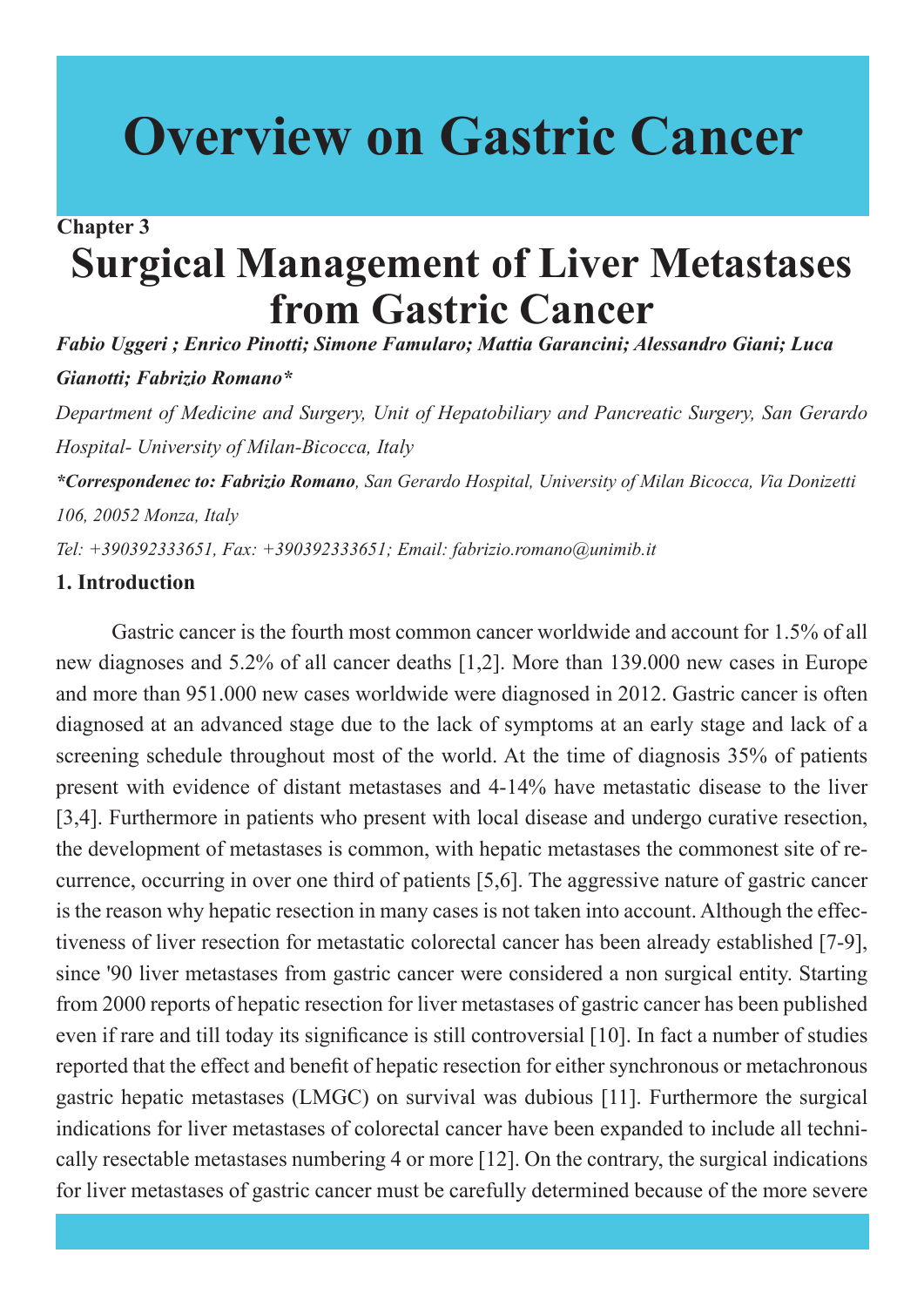biologic nature of this disease [13].

Romano F Romano F

from candidates for curative surgery accompanied with hepatic resection due to incurable simultaneous factor such as peritoneal dissemination, widespread lymph nodal metastases and direct invasion to adjacent structures [14]. In fact LMGC often represent only a part of a generalized spread of the primary tumor ("the iceberg tip"). Furthermore very few patient with LMGC are good candidates for liver surgery due to multiple, scattered, bilobar lesions [15]. Only 0.5-10% of patients with GCLM will have technically resectable disease in the absence of extrahepatic disease. Patients with isolated metastases are unusual, accounting for 0.5% of cases in the Linhares's series [16]. On the other hand metastatic liver involvement, which occurs in up to 50% of patients with gastric cancer, makes long-term survival without treatment impossible, with a median survival of 6 months. These data growth to 7-15 months with chemotherapy schedules. There are no adequate large prospective studies detailing the natural history of metastatic gastric carcinoma and long term survival. However, two small randomized trials compared best supportive care vs. combination chemotherapy and found that no patients treated with supportive care lived for >1 year [17,18]. Survival data for patients with metastatic gastric cancer (MGC) to the liver only are also limited and the prognosis for GC patients with liver metastases is poor with 6 months survival rate of 20-50%. In a study analysing 643 patients enrolled in five separate chemotherapy trials by the Japanese Clinical Oncology Group (JCOG), 5-year survival for patients with metastases confined to the liver and treated with systemic therapy alone was 1.7% [19]. Palliative chemotherapy using various regimens has been widely used as the treatment of choice, and is considered the mainstay of treatment for metastatic disease. There have been several chemotherapy regimens described in the literature for treatment of metastatic disease, but there is currently no consensus as to which regimen provided the best response. Even with systemic chemotherapy only modest improvements in overall survival have been observed, with median survival increasing from approximately 3 months to 7–15 months. Long-term survival is rarely reported [20-22]. In particular, considering the few trials evaluating systemic chemotherapy in the subset of patients with liver-only metastatic involvement, 5-years survival rates do not reach 2% [19]. More recently there has been evidence sustaining a role of biological agents for the treatment of metastatic disease [23]. Baba *et al.* [24] have shown that the outcome for patients with non curative resection for advanced gastric cancer is extremely poor, and the optimal treatment of patients with isolated metastases without peritoneal dissemination remains open to discussion because of the biological, clinical and pathological aggressiveness of gastric cancer. In contrast to the treatment of colorectal liver metastases, there is not yet a standard multidisciplinary therapeutic approach that could have an effect on 5 years survival of these patients. Various studies show that complete surgical resection is the only form of therapy that can be employed with a curative intention. Otherwise the guidelines do not recommend surgery for stage IV gastric cancer;

Most of patients with gastric cancer with concomitant liver metastases are excluded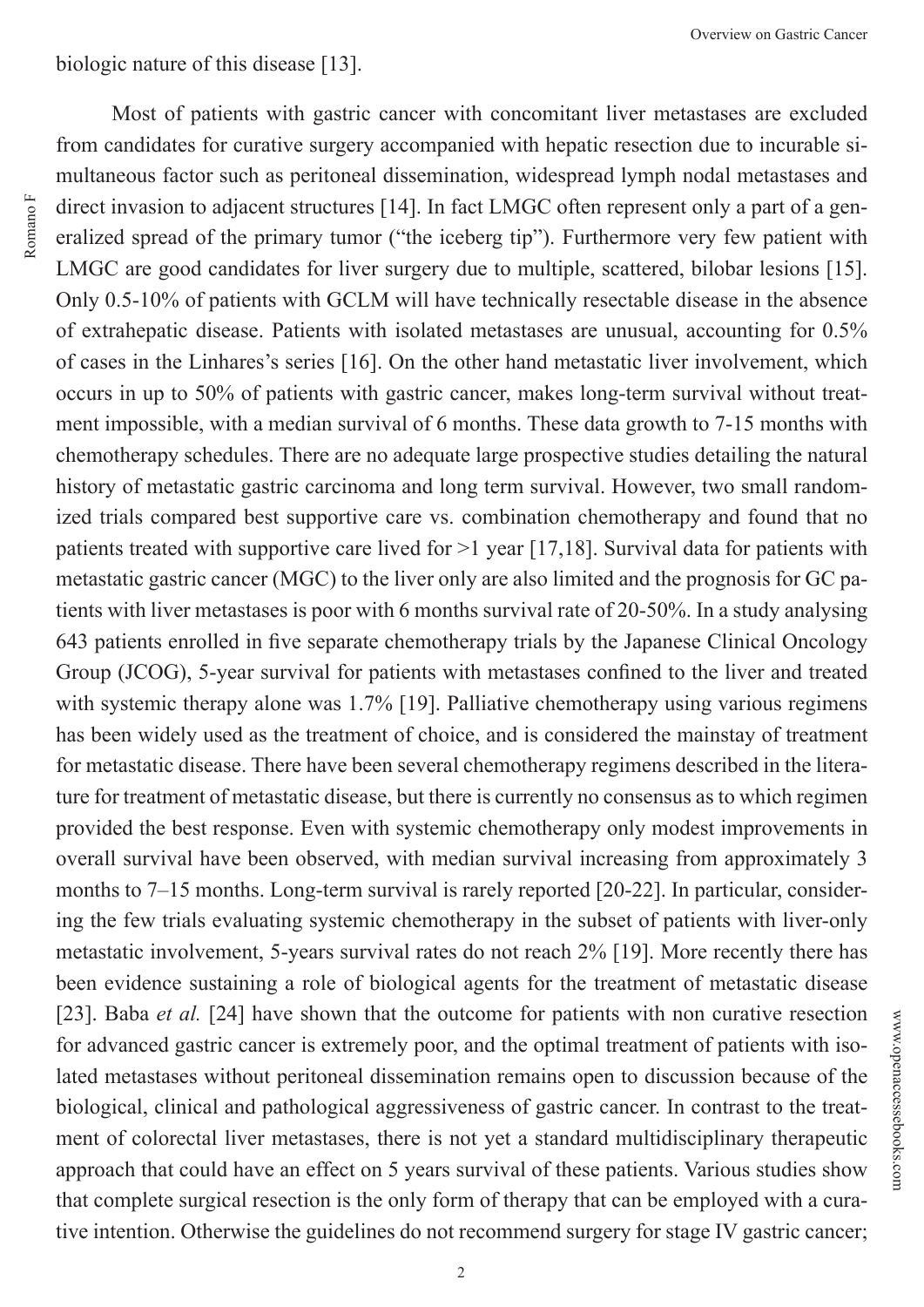according to the National Comprehensive Cancer Network Guidelines [25] surgical therapy is not recommended. Liver metastases is still considered a non-curative factor in patients with gastric cancer in classification by both the Japanese Gastric Cancer Association and the American Joint Committee on Cancer Staging. It seems that the clinical community does not include surgery among the therapeutic options for these patients, with an "aprioristic passive attitude" as reported by Tiberio et al. [26]. Although until a few years ago the Japanese Gastric Cancer Treatment Guidelines recommended chemotherapy, radiation therapy or palliative surgery for the treatment of metastatic gastric cancer [27].

Liver resection is now considered a routine procedure at speciality centres around the world: improvements in the understanding of anatomy, physiology, perioperative care and surgical techniques and technologies have reduced operative mortality in most tertiary referral centres to  $\leq 2\%$  [28]. Recently it was revised the possibility of surgically removed metastatic lesions in order to obtain radical (R0) resection [29]. The works in literature reports a survival rate at 5-year after surgical resection of hepatic metastases ranging from 0-38% [30], but the lack of clinical trials on hepatectomy for this disease makes it difficult to draw solid conclusions relating on the most important prognostic factors. In the last 17 years several authors have reported on their limited experiences of surgical complete resection of the metastatic tumors in selected patients of LMGC [31-33], considering patients with liver metastases as sole metastatic site. However, considering survival performances extrapolated from a cohort of 1452 patients submitted to hepatic resection for noncolorectal nonendocrine liver metastases, Adam *et al.* [34] observed that metastases from gastric adenocarcinoma performed in an intermediate way, ranking 10<sup>th</sup> in a list of 18 primaries. Many retrospective case-control series have been reported. Otherwise these analyses are presented from a single centre, have small number of cases and include old cases. The quality of evidence is low with no randomised controlled trials, and most studies including less the fifty patients treated over a prolonged time period. This should reflect the highly selected nature where hepatic resection may be of benefit. to identifying patients. Even with these limitations a recent review of the literature about LMGC report a median 1-3-5 years survival on 436 patients of 62%, 30% and 26.5%, and a median survival of 17 months [35]. So even if the percentage of patients who may benefit from resection is probably small, otherwise only surgery is able to obtain long term survival, with 5 years survival rate up to 30% for metachronous liver metastases and only 6% for synchronous. Considering these data recently the Guidelines Committee of the Japan Gastric Cancer Association reconsidered the treatment of potentially resectable M1 diseases, on the basis of reports that showed favourable results [29]. In the last years several literature revision and meta-analysis has been published, proving the interest on this topic. The goal of this papers was to identify prognostic factor to select patients who could be considered ideal candidate to liver resection and should be offered hepatectomy with survival benefit . In the Long review [36] with approximately 1000 of patients, the overall survival was similar to that achieved for colorectal liver metasta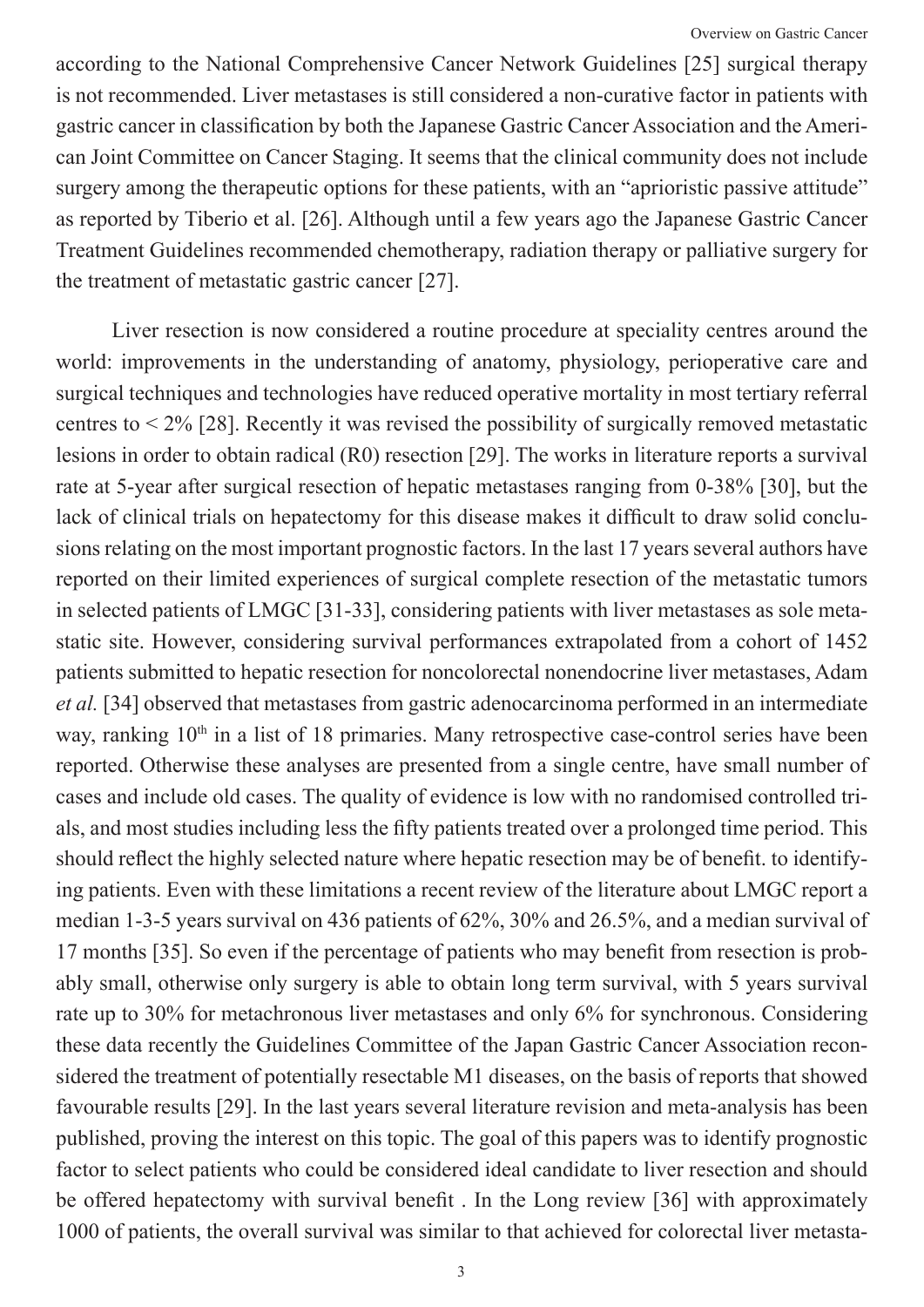ses fifteen years ago (1-3-5 years survival respectively of 68%-31%-27%). Moreover all the review and meta-analysis concluded that hepatic resection is associated with lower mortality and longer median overall survival than palliative treatment for selected patients with GCLM. Martella et al. [37] concluded that even if the percentage of patients who may benefit from resection is probably small, the best survival rate are associated with surgical treatment which should be chosen whenever possible. On the basis of these analysis the change of mind in the approach to GCLM sponsored by Tiberio *et al.* [38] seems to be a matter of fact, and "the seeds planted by a handful of Pioneers begin to grow". Surgical management of hepatic metastases from gastric cancer is becoming one of the hot topics in oncology community. Therefore the importance of liver resection for GCLM must be thoroughly analyzed and the determination of selection criteria for hepatic resection and conditions for long-term survival after hepatectomy for LMGC should be considered as crucial. In fact identification of prognostic factors that predict outcome following surgical resection of gastric hepatic metastases should assist in identification of patients most likely to benefit from this intervention or more importantly, assist in identification of patients unlikely to benefit. We revised the literature regarding monocentric and multi-centric studies, studies focused on synchronous metastases and review or meta-analysis.

#### **1.1. Criteria for resection**

Criteria for hepatic resection offered by Okano *et al.* [39] are broadly defined: hepatic resection is indicated in patients (1) with synchronous metastases who have no peritoneal dissemination or other distant metastases and (2) with metachronous metastases, but no other recurrent lesion. Ambiru *et al.* [11] added a third criterion, (3) complete resection of hepatic metastases with acceptable postoperative hepatic function. In a recent report by Roh *et al.* [40], hepatic resection is said to be indicated only in patients with hepatic metastases in one lobe of the liver without peritoneal dissemination, hilar node metastases or distant metastases. Criteria actually accepted for resection of hepatic metastases from gastric cancer are now as follows: 1) good control of the primary tumor and complete resection of primary tumor and lymph nodes involvement in synchronous disease; 2) no signs at preoperative work up of disseminated diseases, hilar lymph nodes metastases, peritoneal dissemination or extrahepatic metastases; 3) complete resection of hepatic metastases (macroscopically no residual tumor). Following these selection criteria Ochiai *et al.* [41] found a hepatic resection incidence of 21 in 6540 patients (0.3%) with a gastric cancer who underwent a gastrectomy. Saiura *et al.* [42] found an incidence of 10 in 1807 similar patients (0.6%), and Okano *et al.* [39] found an incidence of 19 in 807 patients (2.4%). A recent literature review reported only 229 liver resection for LMGC, maybe reflecting an a priori passive attitude toward these patients. Some study report a classification of degree of liver metastases in patients with LMGC according to the Japanese Classification of Gastric Carcinoma [43]: H1: metastases were limited to one of the lobes; H2: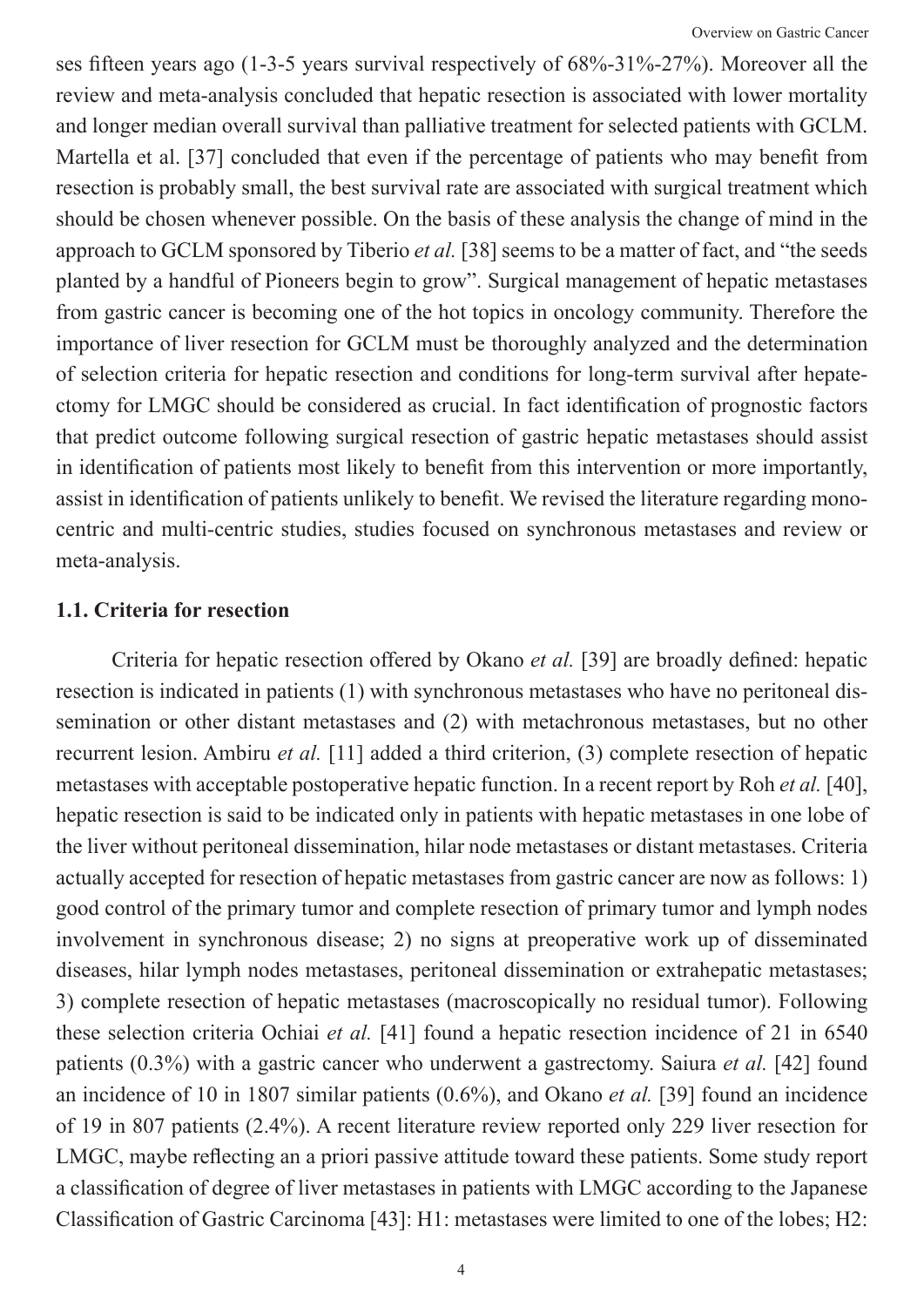there were a few scattered metastases in both lobes; H3: there were numerous scattered metastases in both lobes.

Independent prognostic factors analyzed in the literature identify a miscellaneous variables that can affect prognosis: unilobar distribution, number of metastatic nodules, presence of Glisson's capsule invasion, tumor size, R0 resection, synchronous or metachronous disease, pseudo-capsule formation and stage of primary tumor. In general hepatic resection is indicated when surgical procedure is not particularly invasive, practiced with radical plans and without evidence of extrahepatic disease [39]. Unfortunately, most hepatic metastases from gastric adenocarcinoma are multiple, bilateral, and combined with peritoneal or lymph nodes metastases, which directly invade adjacent organs precluding a radical surgical approach. The resectability rate is low and about only 20 % of the patients with liver metastases can be treated surgically in a situation where only patients with potentially resectable disease are referred, a situation possibly encountered at the surgical department in high-volume cancer centre [30].

In addition to factors closely associated with the metastatic lesion, the characteristics of the primary tumor are of significant importance in the therapeutic decision. The prognostic aspect of gastric cancer with liver metastases is not well clarified. The detection of liver metastases from gastric cancer occur in approximately 3% to 14% at the diagnosis of primary tumor [44] and in up to 37% of patients following gastrectomy [45]. Some studies compared the effectiveness of the liver resection, even for synchronous lesions, to palliative treatments. Hepatic resection is associated with a significant reduction in mortality at 1 and 2 years [46- 48]. Although the data come from non-randomized studies, difficult to perform because of the paucity of patients recruitable, it is undeniable that surgical resection lead to a real benefit in terms of survival compared to those patients treated with chemotherapy alone. Recent chemotherapy protocols for liver metastatic gastric cancer have not yet led to satisfactory results with a median survival of 12 months and 3-year survival rate around 5% without surgery [49].

In many cases clinicians hesitation is associated to the fear that the hepatic resection can affect quality of life, nutritional and physical condition of patient postponing adjuvant chemotherapy. Although the clinical benefit of hepatic resection for metastases from gastric cancer is not widely accepted , several studies confirmed an improvement in prognosis with surgical treatment. A systematic review [36] involving 994 patients showed a median overall survival of 21 months for surgery compared from 11.3 to 13.8 months for patients in a large randomized trial who received only combination chemotherapy [50,51]. Miki *et al*. [52] retrospectively compared, even if in a limited number of patients, three different therapeutic strategies in patients with liver metastases from gastric cancer: gastrectomy plus hepatic resection, palliative gastrectomy and chemotherapy alone and concluded that gastrectomy plus hepatectomy might be a promising treatment options with 5-year survival of 36.7% for resected patients versus 15.4% for palliative gastrectomy and 0% for chemotherapy alone. To date is ongoing in Japan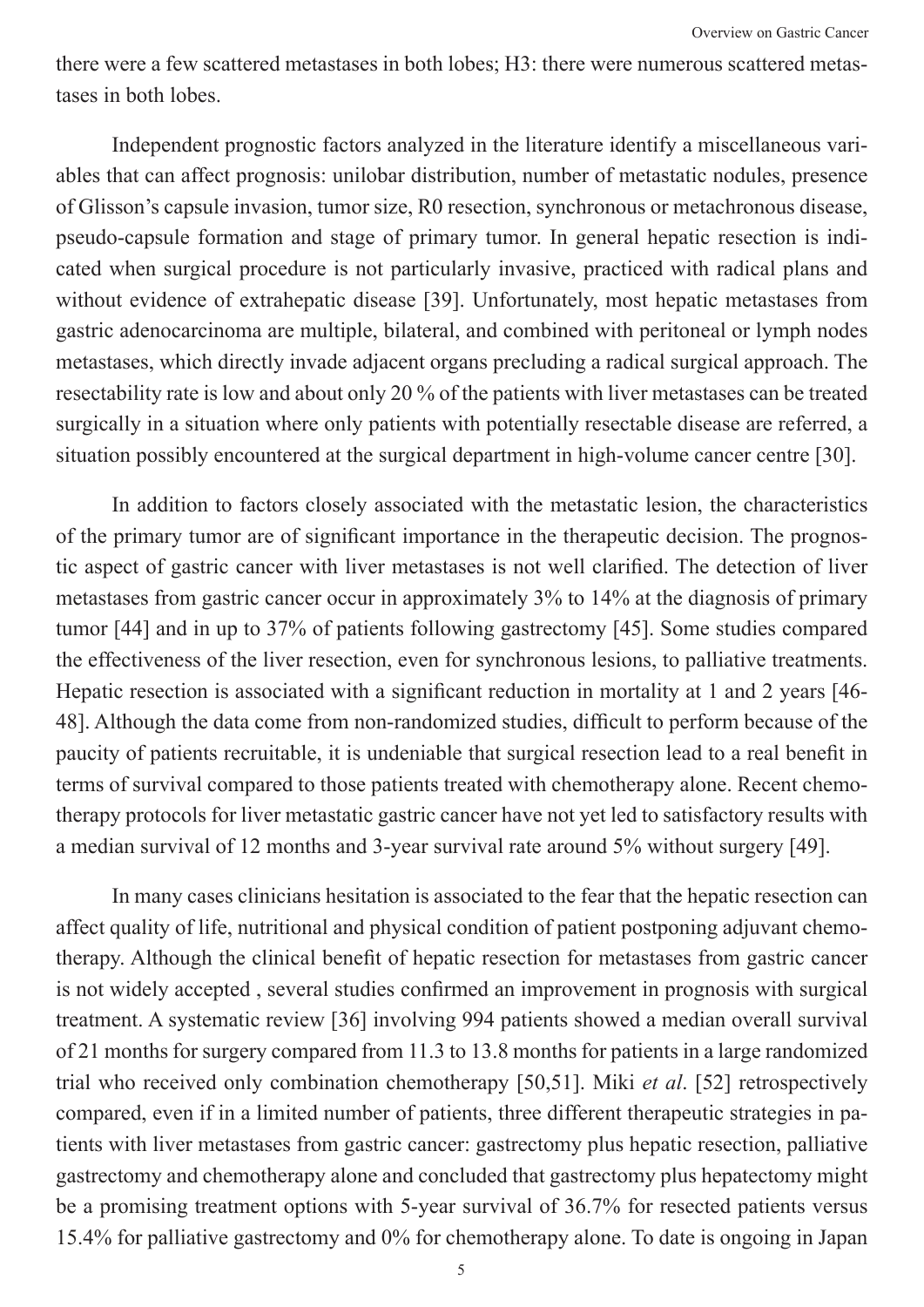and Korea a prospective randomized trial that aims to evaluate the role of gastrectomy in the management of incurable advanced gastric cancer. Patients with advanced gastric cancer diagnosed as having a single non-curable factor are randomized to gastrectomy plus chemotherapy or chemotherapy alone. The study includes patients with hepatic metastases till four lesions with a maximum diameter of 5 centimeters [53]. The results of this trial will lead to more solid data.

Hired a possible survival benefit after surgery, carefully assessment of surgical indications it is of crucial importance to clarify the condition of 5-years survival. The actual criteria include the absence of peritoneal or other metastases on pre-operative imaging, adequate physical condition , radical resection of metastases with preserved liver function. Furthermore the presence of a single lesion, disease-free margins, low stage of primary tumor, absence of lymph node or venous invasion appear to be factors that lead to a better prognosis [48]. In addition it must also include the possible response to neo-adjuvant chemotherapy in patients who received it. A progression of disease after therapy can be considered a significant adverse prognostic factor [54].

To date the results in the literature on the treatment of liver metastases from gastric cancer appear in parallel with the results obtained for colorectal liver metastases, but should be viewed with caution [55]. The studies on the topic consist in small institutional series and with patients highly selected. A recruitment of a growing number of patients enrolled to hepatectomy, after a careful multidisciplinary assessment will clarify and confirm the therapeutic role of surgical resection for liver metastases from gastric cancer.

## **1.2. Assessment of survival outcomes**

The effectiveness of hepatic resection has not been well defined. In addition the clinicopathologic characteristic related to the prognosis of gastric cancer with hepatic metastases have not comprehensively identified. Nevertheless the presence of hepatic metastases is a statistically significant poor prognostic factor for patients with gastric cancer [14].

The cumulative survival rate reported in early studies was generally poor, reflecting a generalized disease. Elias et al. showed that the 3-years survival after hepatic resection was less than 20% [56]. In recent series the 1-year survival rate ranged from 42% to 90% and 5-year survival rate from 0% to 38% (see **Table 1**). The long-term results after liver resection for metastases from gastric cancer show a wide range (**Table 1**). Most studies concerning this issue come from Japan and the reported long-term survival rates exceed 30% in some series [8,33,57]. In contrast, in the western study from Zacherl et al. none of the patients survived five years after resection [58]. Otherwise in recent report form western countries the 5 years survival rate was of 19 and 27% [47,59].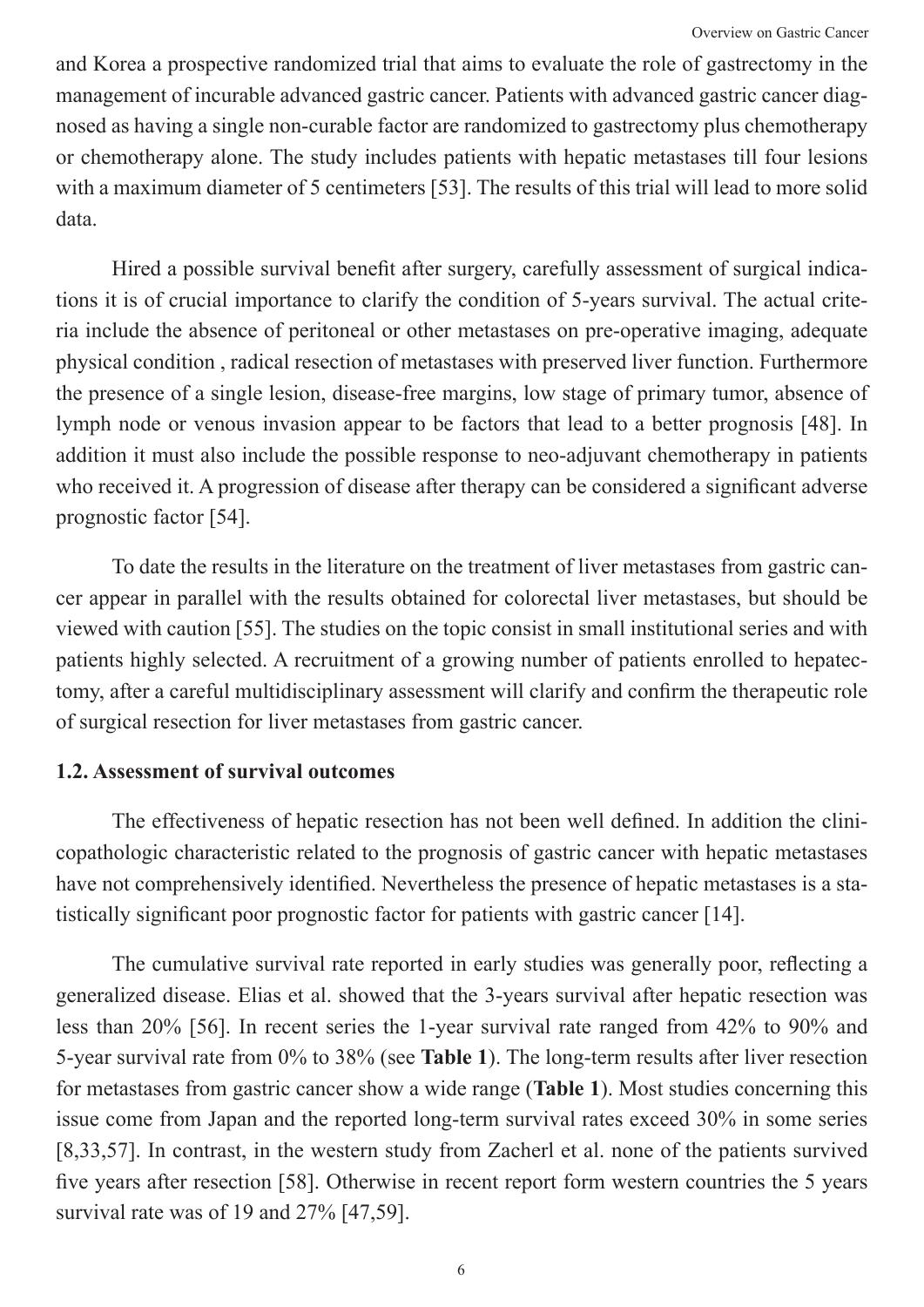Thus, the clinical benefit of resection of hepatic metastases from gastric carcinoma is still not widely accepted. However, non surgical treatments, including systemic or hepatic artery infusion chemotherapy, do not achieve satisfactory results. In patients treated by gastrectomy and chemotherapy, median survival times are reported to range from 2.9 to 11.8 months [60,61].

Furthermore Bines et al. [62] reported one long-term survivor of seven (14.3%) and other series showed 11.1 to 19% long-term survivors. Although few, the long-term survivors after hepatic resection do exist. Therefore to determine the indication of liver surgery is crucial and to clarify the condition of 5-year survivors..

## **2. Prognostic Factors**

An attempt to define criteria for selection of patients with favourable outcome has been previously made in various series. We herein report a comprehensive review of the literature experience of small and selected populations series. We classified the characteristics predictive of good or poor outcome according to the primary tumor, the metastases and the type of surgery (**Table 2**).

#### **2.1. Predictive of outcome related to primary tumor**

Ochiai *et al.* have shown how the presence of serosal invasion by gastric cancer is the only significant determinant at synchronous resection and both lymphatic and venous invasion were significant prognostic factors available after histological examination [41]. Therefore the presence of serosal invasion at the time of the primitive resection should be considered a worse prognostic factor in case of synchronous and metachronous metastases, while the presence of positive lymph nodes and microscopic venous infiltration should be taken into account in case of metachronous metastases, as confirmed by the study of Morise *et al.* [63]. Also a recent multicentric Japanese analysis of long-term outcome after surgical resection for gastric cancer liver metastases stressed that the present of serosal invasion of primary gastric cancer is a poor prognostic factor [64]. The serosal invasion of primary GC is the first step in the advancement to peritoneal dissemination and thus considered as a significant poor prognostic factor after GCLM resection. These data were confirmed in the studies of Shinohara, Kostov and Takemura [65-67]. Further more Shirabe showed that lymphatic and venous invasion of cancer cells from primary gastric cancer are clinicopathological prognostic factors of poor outcome at both univariate and multivariate analysis [68]. In a recent paper Sekiguchi et al. analyzed the risk factors associated with lymphatic and venous involvement in patients undergoing endoscopic resection for gastric cancer and concluded that the papillary histology of primary tumor may have a negative prognostic role on neoplastic venous and lymph nodes dissemination. He also reports a case of liver metastases in a patient not subjected to surgical resection [69]. This could give a further confirmation of the worse prognosis for patients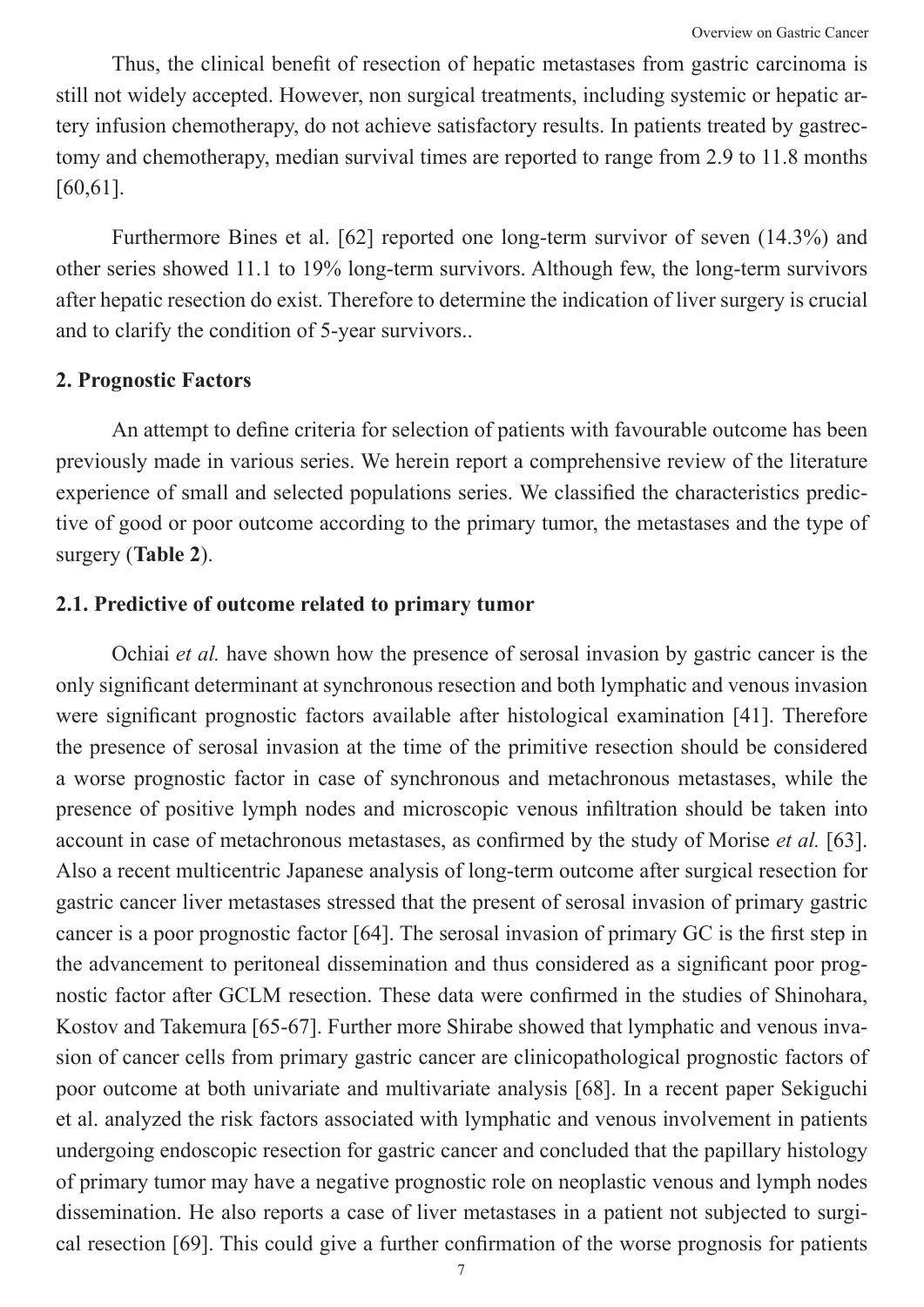with venous or lymph node tumor invasion also in early gastric cancer, although the data are preliminary and will require confirmation. Other authors emphasized and confirmed that the presence of lymph nodal tumor invasion negatively impacts on prognosis [42,70]. Imamura *et al*. [31] reported the grade of differentiation of the primary tumor as a poor prognostic factor. Koga et al. [57], Takemura *et al.* [67] stated as a serosal invasion (T4) of the primary gastric cancer is an unfavorable prognostic factor after hepatic resection. Also Tiberio *et al.* [71] in a multicentric report supported the fact that the presence of locally advanced gastric lesion (T4) and a non-radical resection in the synchronous setting suggests prudence and probably abstention from hepatectomy. Zacherl *et al.* [58] reported that tumor localization of primary gastric cancer (proximal third versus distal two-thirds of the stomach) was a marginal predictive negative factor for overall survival, while in the study of Tsujimoto *et al.* [72] the gastric cancer size greater than 6 cm was considered a predictor of poor survival. A prospective study found that in patients who underwent hepatic resection combined with the removal of primary gastric tumor, lymph node ratio may have a prognostic role. A high limph node ratio had significantly shorter overall survival than those with low lymph node ratio [73]. Elevated lymph node ratio was significantly associated with advanced pN stage, larger primary tumor size, the presence of microvascular invasion and neoadjuvant chemotherapy [36]. Also the presence of the positive peritoneal washing liquid is considered a negative prognostic factor and several authors reported no benefit in terms of survival following surgical resection [74,75].

However, some studies showed these were not significant prognostic factors and are still controversial. Miyazaki [70] and Okano [39] reported that there was non significant difference in term of depth of invasion or lymph node metastases of the gastric cancer between surviving and non surviving patients. Koga [57] reported a marginal significance of the serosal invasion of the primary tumor. Even in more recent studies with more than 30 cases [76,77] serosal invasion was not considered as a prognostic factor. More over the multi-centric studies from Komeda [78], Markar [55] and Oki [79] not attributed to serosal invasion a prognostic significance.

## **2.2. Predictive of outcome related to metastases**

The analysis of prognostic factors related to metastatic lesion has highlighted among the most important: number of lesions and the status of resection margin has been confirmed in a recent meta-analysis by Markar *et al.* [55].

The number of the metastatic nodules in the liver has been reported to be an important prognostic factor in 18 mono-centric and 3 multi-centric studies. Okano *et al.* [39] reported 3-year survival rates of 56% for single metastases and 0% for multiple metastases, and the number of liver metastases was a significant prognostic factor in other reports as well. In Koga *et al.* [57] and Shirabe *et al.* [68] studies none of the patients with multiple gastric liver metas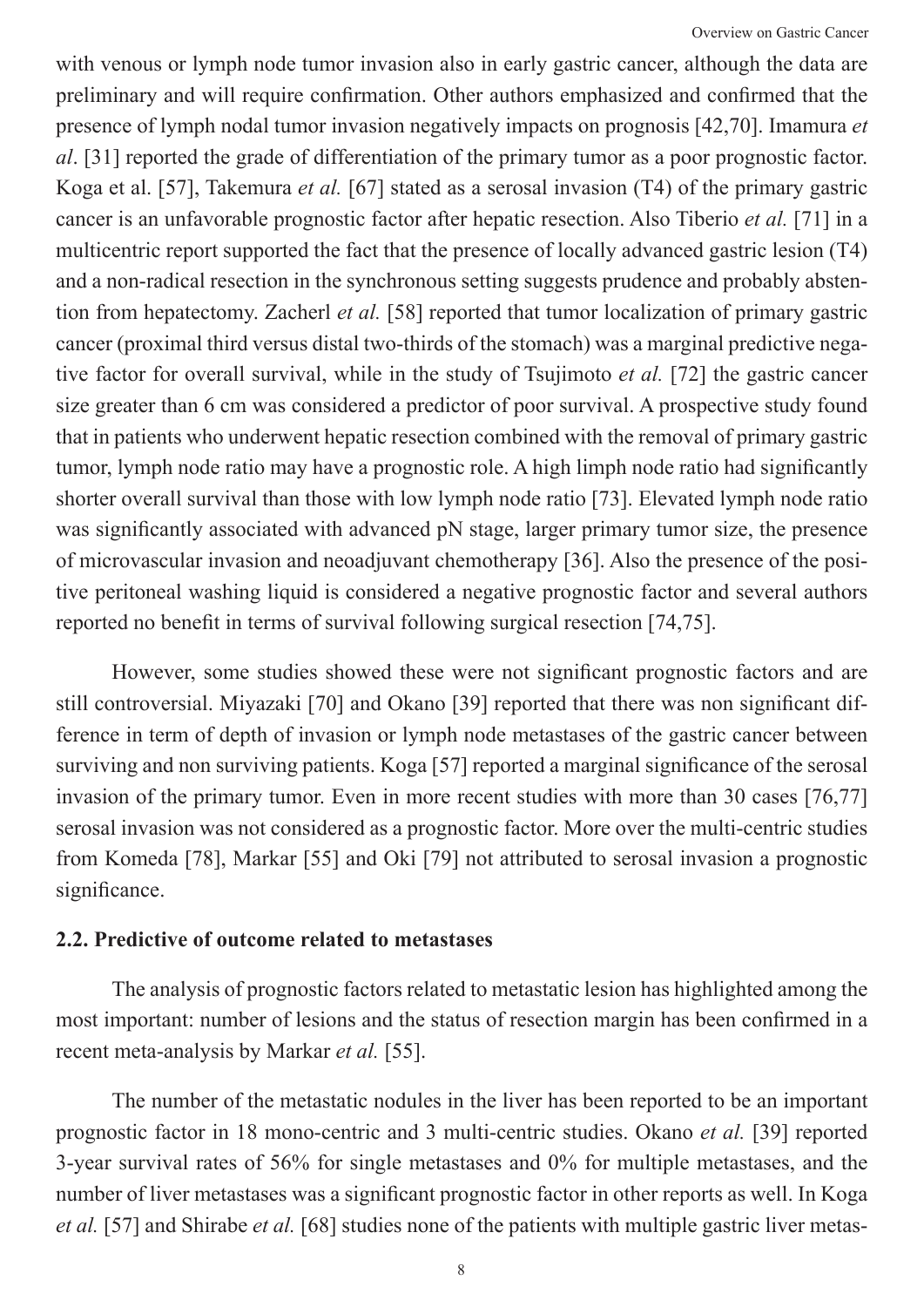tases (three of more lesions) survived beyond 3 years, whereas the 5 year survival rate for the patients with solitary liver metastases was 55% with eight long-term survivors. Aizawa *et al.*  [80] analyzed the prognostic factors of 74 patients undergoing liver resection for synchronous metastases and detected as the presence of a single lesion is the most significant prognostic factor. In fact, dividing the patients into two subgroups "solitary or multiple metastases" the median 5-year survival is 24.2 compared to 12.6 in the second group. Okano *et al.* [39] reported for a group of patients with synchronous and metachronous disease a 3-year survival rates of 56% for single metastases and 0% for multiple metastases, as confirmed a few years later by Ueda *et al.* [81]. Shirabe *et al.* [68] described the presence of three or more tumors as an independent poor prognostic factor according to both univariate and multivariate analysis; moreover, all four patients who survived beyond 5 years in their study also had solitary tumors, and almost all patients described as long-term survivors had a solitary liver metastasis. This data were confirmed in the study of Sakamoto [33] with a survival of 56% for solitary lesions against none long term survivor in case of multiple tumors. In a more recent study Sakamoto [82] showed against the value of solitary lesion adding the unilobar distribution as good predictive factor for survival of patients, as previously reported in the Miyazaki's paper [70]. Recently Schildberg *et al.* [76] and Wang *et al.* [83] confirmed in their studies as a single metastases is a favorable prognostic factor. Schildberg [76] reported a significantly better median survival for single metastases versus multiple metastases (21 vs 4 months) in a large-scale multi-institutional retrospective cohort study with a large sample of 256 patients and Wang [83] In said that a single lesion was a independent favourable prognostic factor at multivariate analysis. Furthermore, Takemura *et al.* [67] also reported good results with a 5-year survival rate and MST of 37% and 34 months, respectively in candidates with three or fewer liver metastases. In some study the number of liver metastases was a marginal prognostic factor for survival after hepatic surgery with curative intent. The favourable survival outcome for patients with a solitary metastasis, which was no worse than that for a solitary metastasis of colorectal cancer, indicates that patients with a solitary metastasis of gastric cancer are good candidates for surgical resection . On the other hand, the surgical indications should be considered more carefully in patients with multiple metastases of gastric cancer than patients with multiple metastases of colorectal cancer.

From the literature seems to emerge the fact that in all cases a long survival patients are carriers of a single lesions. Otherwise, *Saiura et al.* [42] showed two long-term survivors longer than 5 years with more than three metastases concluding that if the curative resection (R0) can be achieved, hepatic resection should not be abandoned even in patients with multiple liver metastases. According to previous paper of Saiura [42], Dittmar *et al.* [47] concluded their study stating that multiple liver tumors and a bilateral spread within the liver could be treated by surgical therapy in strictly selected cases as long as all tumors can be removed curatively. Kinoshita *et al.* [64] reported a series in which some patients underwent surgical liver resec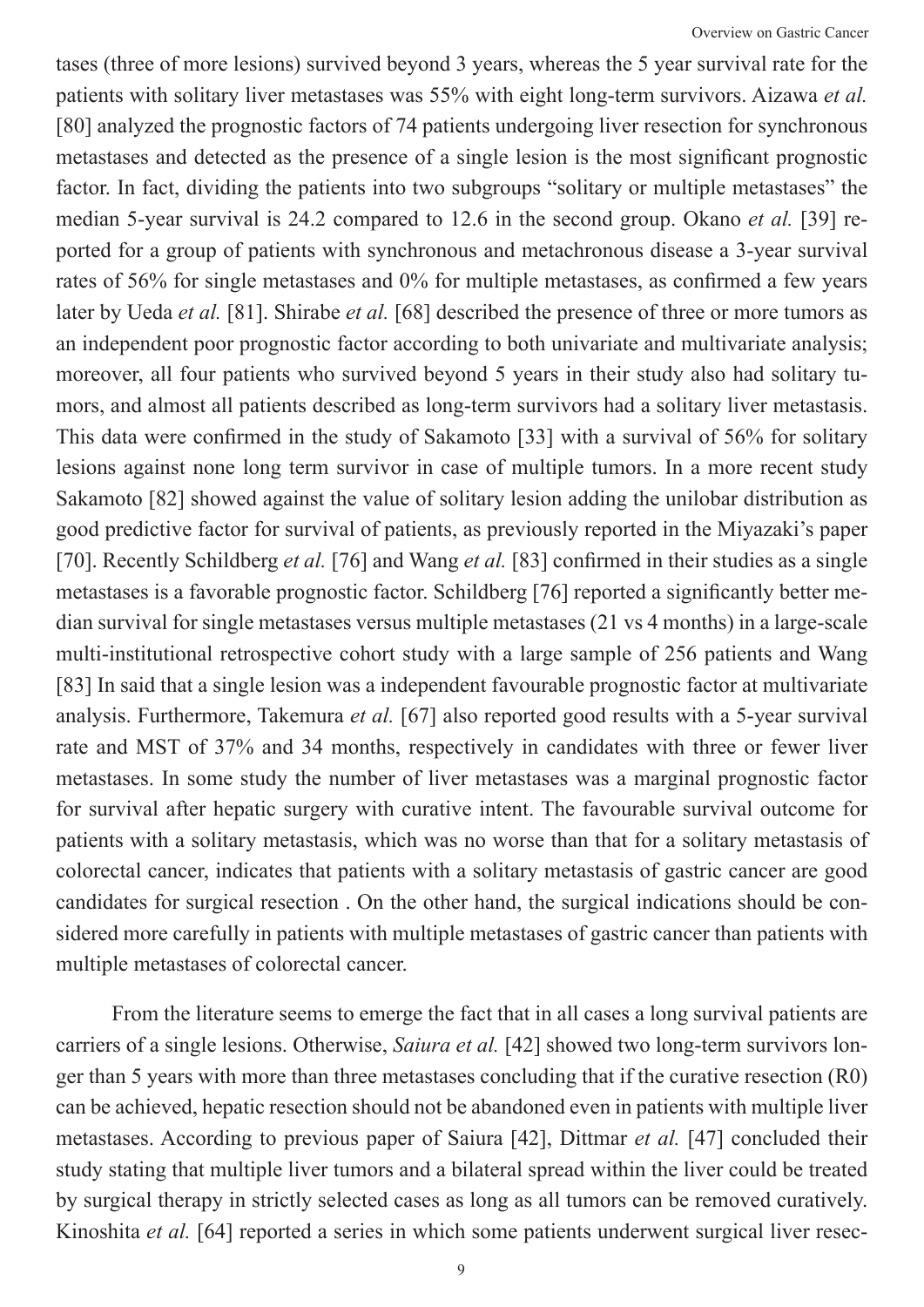tion for three or fewer liver metastases detected at preoperative diagnosis. The results stated that no solitary metastases but 3 or more hepatic tumors was an independent prognostic factor. In the last years Shinohara [65], Tatsubayashi [84] and Ohkura [85] confirmed the role of number of lesions as a prognostic factor. Ohkura [85] reported that hepatectomy offers superior survival compared with non-surgical treatment for <3 metastatic tumors with diameters <3 cm from gastric cancer. Otherwise the indication of tumor size  $(\leq 3 \text{ cm})$  for hepatic resection is, however, not obligatory since several studies reported favourable prognosis for the patients with tumors 4–5 cm in maximum diameter. Oki *et al.* [79] recently reported that solitary metastasis was an independent prognostic factor in a large-scale multi-institutional cohort study. Moreover in all the other multi-centric studies the number of liver lesions was a predictor of outcome.

As for the lobar distribution of liver metastases, patients with bilobar tumors had a worse outcome than patients with a unilobar tumor, as shown by Zacherl and coll. [58]. Tiberio *et al.*  [48] describe as the hepatic involvement (H3) worsened the prognosis of patients in synchronous metastases setting. Also Liu *et al.* [86] confirmed that the extension of liver metastases was an independent significant prognostic factor for poor survival. However, the number and lobar distribution of the tumors were correlated, and so the significance of the lobar distribution of tumors as a prognostic factor should be re-evaluated in larger series. Furthermore the distribution of metastatic lesions in many cases is a discriminating factor in order to obtain a radical resection (R0). R0 resection is mandatory, it must be the goal that the surgeon arises to reach in the pre-operative planning of these patients. Radical resection is a major prognostic factor that impacts significantly on long-term survival.

Moreover several studies take into account the dimension of liver metastases as a possible prognostic factor. Kinoshita *et al.* [64] showed as the patients with more than 3 metastases or lesion larger than 5 cm had a worse prognosis as well as reported by Ohkura [85] for more than 3 lesion of more than 3 cm. The same data were reported in multi-centric analysis of Oki [79] and Kinoshita [64].

Concluding as regard the histologic characteristics of liver metastases from gastric cancer, lymphocytes aggregation, enclosing the metastatic tumor, is reported as a good prognostic factor by Fujii [87]. This could be explained with the favourable action of TILs (tumor infiltrating Lymphocytes) in preventing tumor extension in gastric cancer patients [88]. Okano [39] demonstrated that the presence of a fibrous pseudocapsule around liver metastases is a promising indicator of a better prognosis, being closely associated with patient survival. The paper reported an actuarial 1-year and 3-year survival rates of 87% and 51% for patients with a fibrous pseudocapsule and 57% and 0% for patients without it. Pseudocapsule formation should be considered as a protective immunoinflammatory reaction against the metastastic nodule reflecting the host defence reaction creating a wall which stop tumor diffusion as re-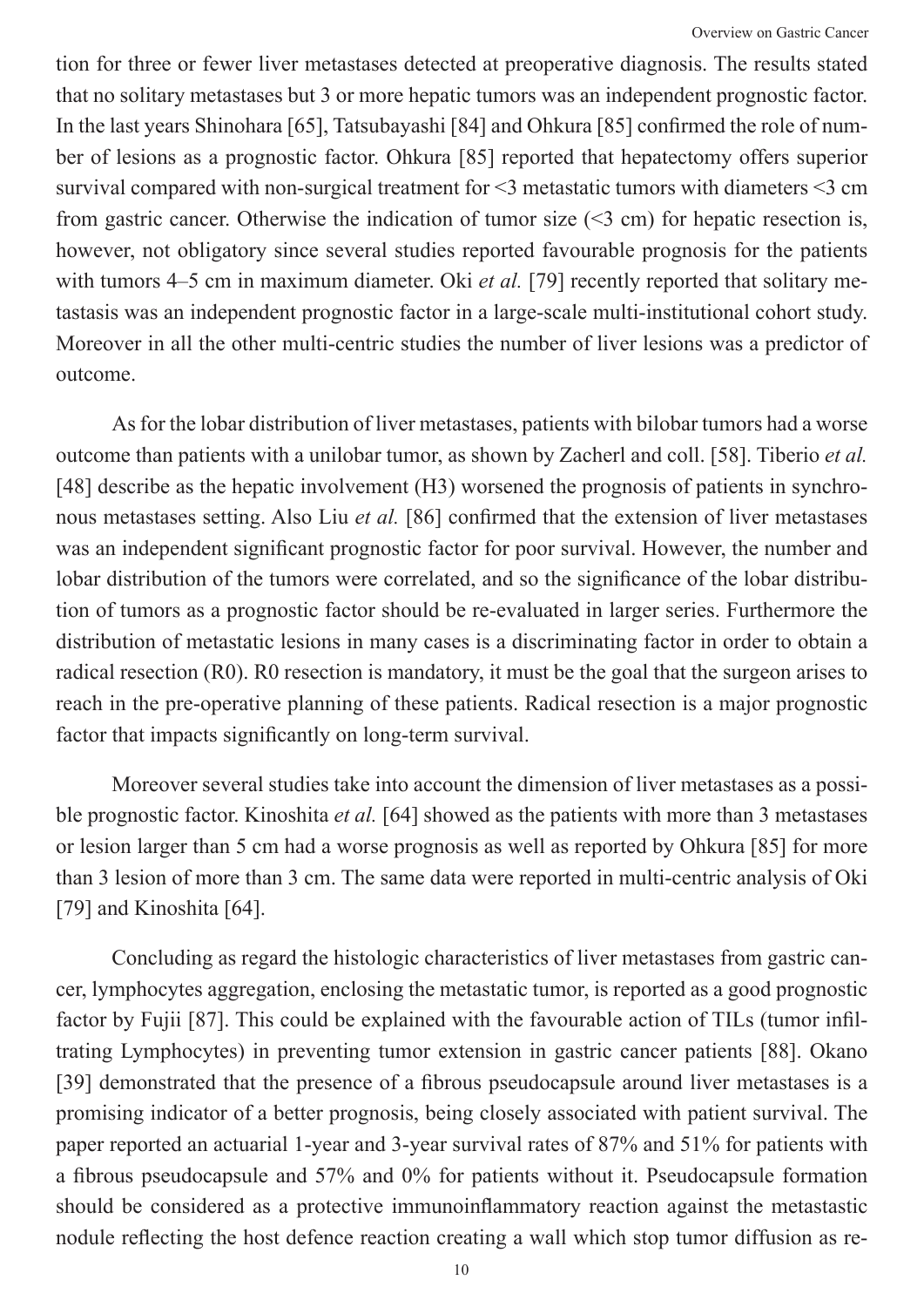Overview on Gastric Cancer

ported in the paper of Garancini et collegues[59].

# **2.3. Predictive of outcome related to surgery**

Surgical margin >/10 mm in hepatic resection was a good prognostic factor in some papers. Miyazaki [70] demonstrated significant differences in the number of hepatic metastases (solitary of multiple) and the size of the tumor-free resection margin  $(10 \text{ mm or } 10 \text{ mm})$  for long and short term survivors. Thelen [32] reported that a positive resection margin should be considered a powerful determinant of poor outcome. Nomura [89] showed that the recurrence rate in the remnant liver was higher in patients with a surgical margin less than 5 mm.

The consensus seems to be that there is not apparent value to surgery if residual disease remains, whether it is involvement of resection margins, other distant metastases or peritoneal carcinosis.

The relationship between the extent of hepatic resection and prognosis has not yet been established. Isono [90] reported that micrometastases around the macroscopic tumor were found more frequently in hepatic metastases from gastric cancer than in those from colorectal ones, thus suggesting that wider surgical resection margins are required. A positive resection margin is also not an independent prognostic factor in colorectal liver metastases because of its strong relationship with the number of tumors resected. In approximately 70% of patients, recurrent disease developed after hepatic resection, most commonly in the liver. Recurrent tumors were more frequently distributed in both lobes than in the resected lobe, suggesting that liver recurrence is more probably derived from multiple metastatic foci from the primary disease than from intrahepatic tumor regrowth. As regard Nomura [89] underlined the role of intrahepatic micrometastases around liver as a cause of recurrence of the disease, pointing out that about 50% of patients with metastatic gastric cancer at the time of liver resection has already micrometastases. They stated that the presence of micrometastases was associated with poor results in term of survival after liver resection. This confirms how hepatic recurrence is associated with systemic spread through vessel or lymphatic circulation of the primary tumors. A generous surgical margin may not be essential for curative hepatic resection of liver metastases, even if in the study of Ambiru [11] a margin less of 10 mm is considered a poor prognostic factor for survival. Nevertheless a positive surgical margins should be avoided and the surgeon should strive to obtain an adequate margin, because this is the only prognostic factor on which the surgeon could have any influence over. According to the pattern of recurrence, relapse developed most commonly in the liver (70% range 63.6%-83.3%), indicating that the remaining liver should be a focus for relapse monitoring. The importance of the size of surgical-free margin was highlighted by other authors, whom showed how also a lower margin  $to < 5$  mm can be regarded as negative factor both in terms of recurrence that of long-term survival [32,59,89]. Hired the need to maintain an adequate surgical-free margin from meta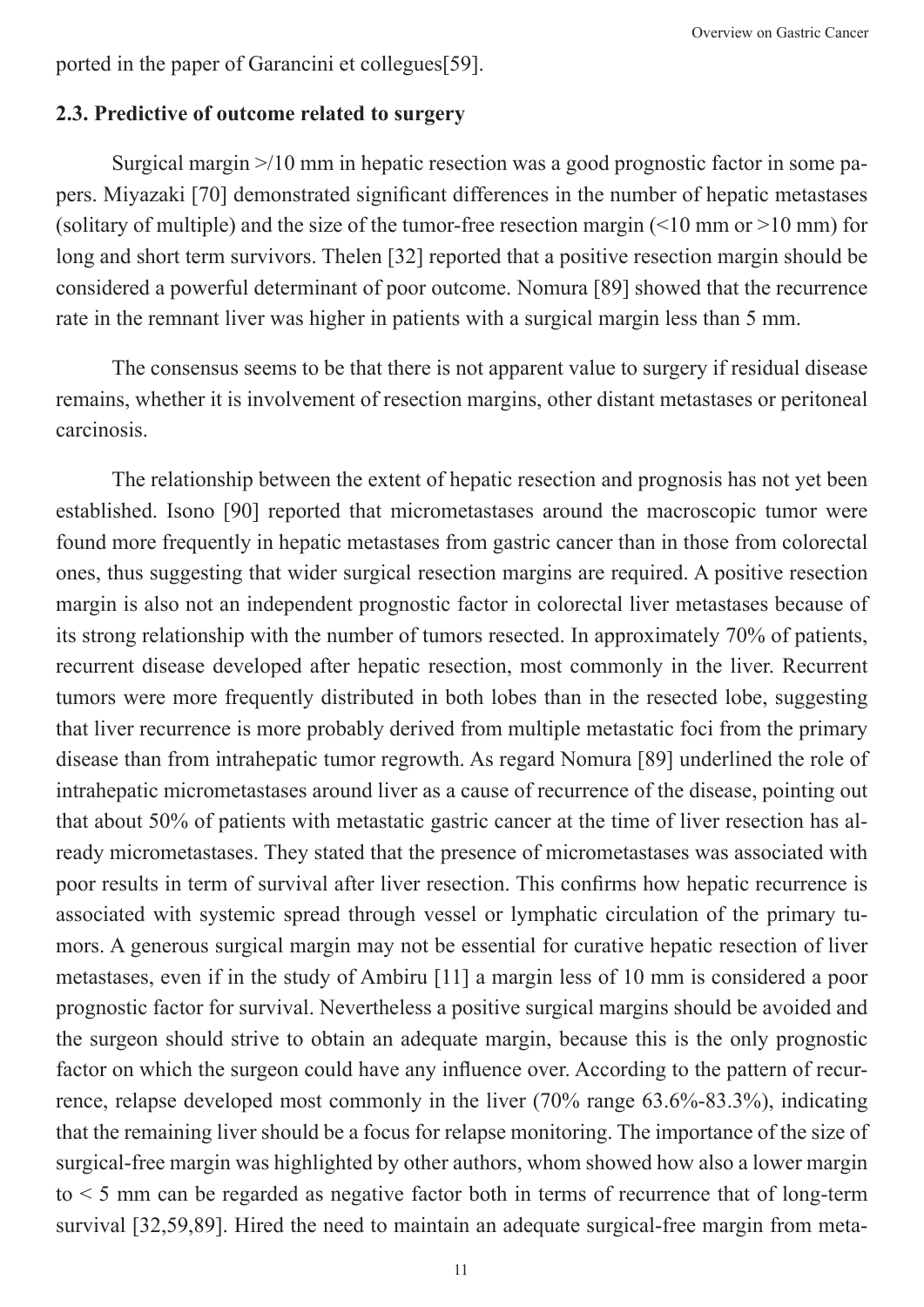static lesion, emerged from the literature such as the size of the single metastatic lesion are not negligible in prognostic term. Kinoshita et al.[64] on a total of 256 patients enrolled in the multi-centre analysis identified the size  $\geq$  5 cm as an independent predictor of poor prognosis in term of overall survival.

The size of  $\geq$  5 cm as a poor prognostic factor was previously reported by Fujii *et al.* [87] and reconfirmed in some recent studies [67,78], but the data has not been confirmed by other authors [67,70,82,86].

In the more recent paper surgical margin has not been taken into account as a potential prognostic factor. Only the multi-centric study from Tiberio *et al.* [48] showed that R0 resection of the tumor bulk was a major prognostic factor and suggested that no effort must be spared to achieve it.

#### **2.4. Timing of hepatic resection**

The detection of a synchronous or metachronous metastases can be considered as a discriminating to perform surgery? At present we think was no. Until a few decades ago some paper reported synchronous disease as a significant poor prognostic factors. In fact they showed a significantly longer survival in patients with metachronous metastases than in those with synchronous disease. Ambiru *et al.* [11] reported a 3-year survival of 29% for metachronous versus 6% in synchronous lesions. Bines *et al.* [62] suggested a median survival of 8 months for synchronous disease and emphasized such as metachronous resection of isolated disease and multiple resections of recurrent isolated disease may have value in carefully selected patients. So some author suggest that resective treatment may be indicated only for the patient with metachronous isolated metastases [41,70]. A 3-year overall survival rate of 60% for metachronous versus 18% for synchronous disease was documented by Okano *et al.* [39], they also affirmed that a surgical approach for multiple and synchronous metastases may be of value as a part of combination therapy in carefully selected patients. Recently Schilberg et al. [76] against the trend of recent literature on the topic suggested a significant benefit for patient group with metachronous and solitary liver metastases, provided that R0 resection has been achieved. They reported a 5-year survival rate of 29% for metachronous versus 0% for synchronous metastases. In the last decade, many of the published studies seem to lead a changing in the surgical attitude for patients with synchronous metastases from gastric cancer (**Table 3 and 4**). Although most of the case studies were small series of patients and well selected and reported survival for synchronous lesions suggests that the en-bloc resection of the primary tumor with metastatic liver lesions leading to an improvement in survival. An analysis of the data reported in the recent literature showed that more than half 5-year survivors underwent a synchronous hepatectomy. In fact the recent meta-analysis of Markar *et al.* [55] that included 227 patients, 112 with metachronous and 115 with synchronous hepatic metastases demon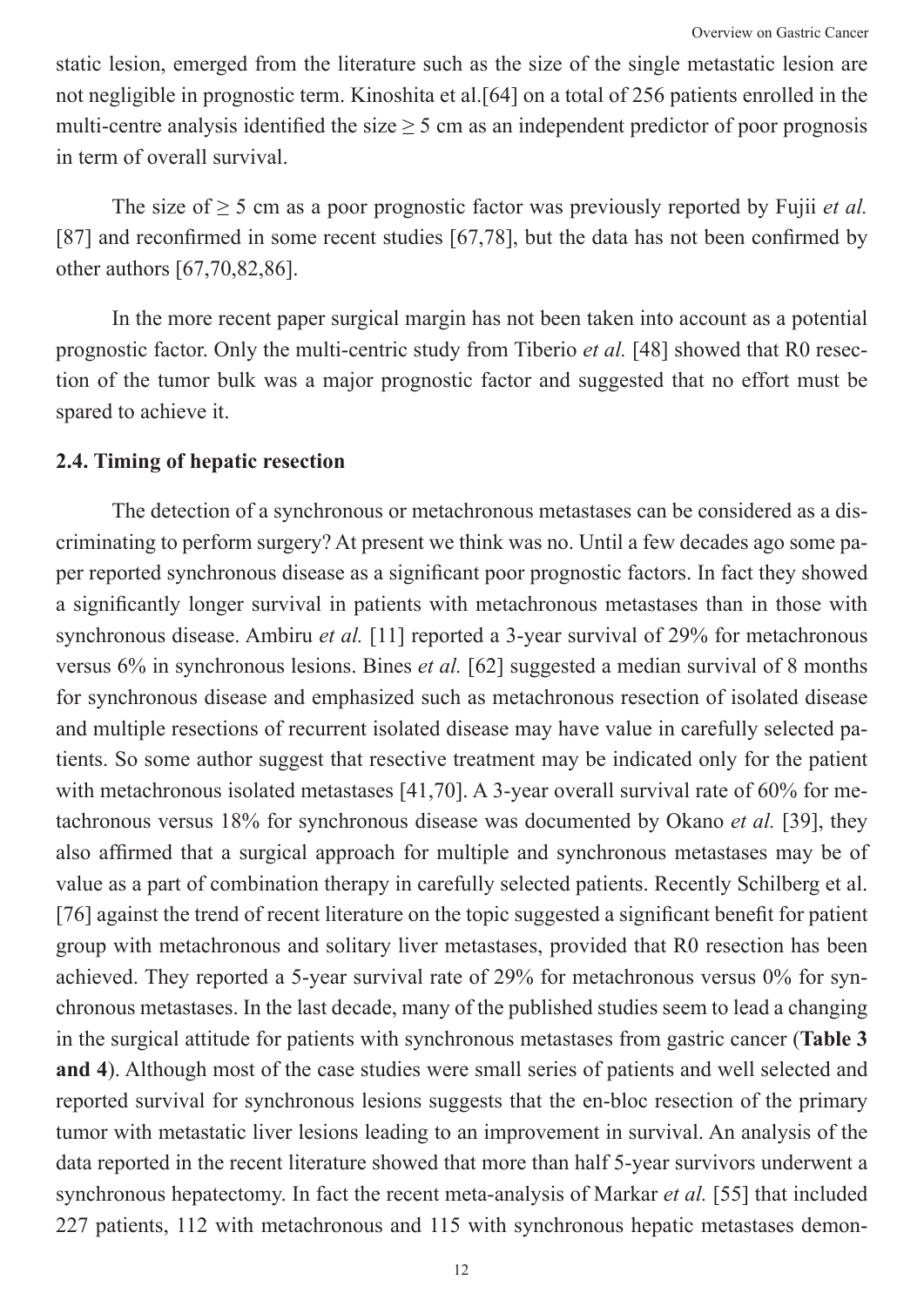strated no significant differences in 5-year overall survival for both groups. Other studies did not demonstrate any differences in term of survival among the groups; Cheon *et al.* [60] and Tsujimoto *et al.* [72] didn't observe a significant difference in survival between synchronous and metachronous metastases. Baek *et al.* [91] showed a 3-year overall survival for synchronous of 33% versus 38% for metachronous liver disease and they didn't find any significant factors that affected survival, probably for the limited number of patients examined. Recently the analysis of Qiu *et al.* [92] on 25 patients underwent synchronous hepatic resection reported a fifth of those alive at 5 years with an 1-,3- and 5-year overall survival of 96.0%, 70.4% and 29.4%, and recurrence–free survival rates of 56.0%, 22.3% and 11.1%. These data appear to suggest that survival for synchronous lesions, today, is not very different from that for metachronous metastases. In fact an analysis of the data reported in the recent literature showed that 27 of 55 5-year survivors underwent a synchronous hepatectomy. Also Takemura et al. [67] didn't highlights on a uniform group of patients for number (32 synchronous and 32 metachronous) any statistically significative difference in term of survival with a median of 34 months. Moreover in the Sakamoto's study [82] 3 of 5 patients who survived more than 3 years had synchronous solitary metastases and Ochiai [41] too reported three 5 years survivors with synchronous disease. In fact the studies of Qiu [92], Wang [83] and Tiberio [48] focused on the particular subset of patients with synchronous liver metastases and showed an overall survival similar to those regarding metachronous patients, offering the possibility of long-term survival. Thus, synchronous hepatectomy should not be a contraindication for hepatic resection. However it is clear that the concomitant resection of primary tumor with synchronous hepatectomy may lead to more high rate of post-operative morbidity. As regard Bines *et al.*  [62] observed that synchronous resection carries a higher risk, but with no or small mortality occurred with 30 days after surgery as showed by other authors [55,92]. This may depend the concern regarding the use of aggressive liver surgery in conjunction with the treatment of gastric cancer under synchronous conditions.

Lymph node ratio may also a risk factor of prognoses among patients with synchronous GCLM who received combined surgical resection. A retrospective study found that patients with higher lymph node ratio had significantly shorter overall survival and recurrence-free survival than those with lower lymph node ratio [73]. In the multivariate analyses, higher lymph node ratio and multiple liver metastatic tumors were identified as the independent prognostic factors for both overall survival and recurrence-free survival. Elevated lymph node ratio was significantly associated with advanced pN stage, larger primary tumor size, the presence of microvascular invasion, and neoadjuvant chemotherapy. Therefore, lymph node ratio may be prognostic indicator for patients with gastric cancer liver metastasis treated by synchronous surgical resection.

However, data concerning long-term survivors demonstrate that, if we exclude bilobar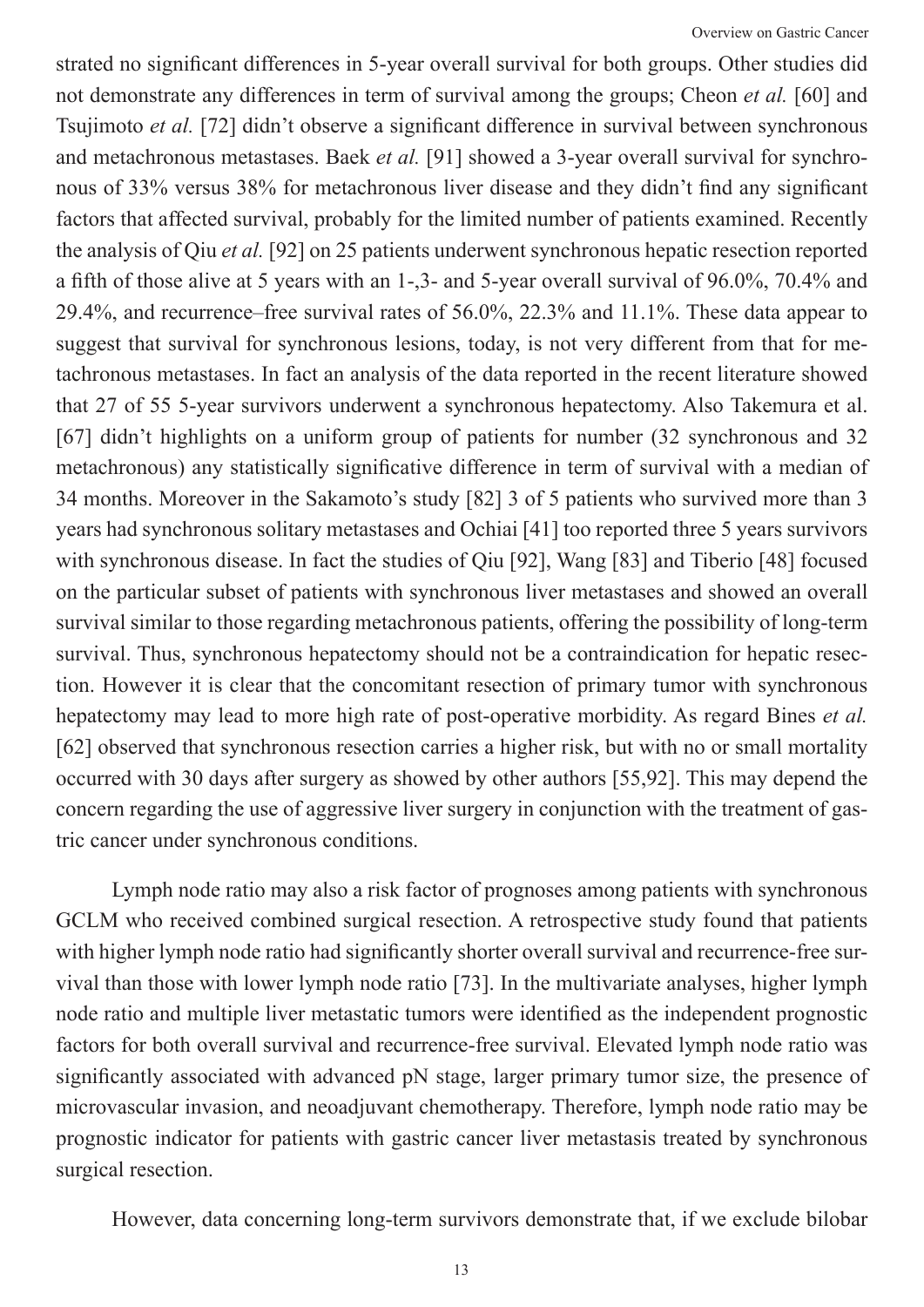spread of metastases (H3), none of the reported predictive factors alone or in combination can deprive a patient of the possibility of long-term survival after hepatic resection, raising concern about the clinical value of prognostic factors emerging from small and superselected populations submitted to liver resection. Some data show that factors influencing survival were the extend of hepatic involvement and macroscopic peritoneal dissemination detected at surgical exploration [93,94]. When focusing on the subgroup of patients with unilobar or non disseminated bilobar metastases with negative peritoneal involvement ; the number of lesion, size of hepatic metastases and TNM stage of primary tumor were predictors of survival. All above mentioned studies strongly suggest that the main factor influencing long-term survival is the therapeutic approach to liver metastases, in particular when a surgical approach is performed. In some paper the presence of multiple poor prognostic factor displayed a cumulative effect. In the synchronous setting [48] gastric cancer T > 2 and scattered bilobar metastases (H3) are negative prognostic factors: median and 5-year survival was respectively 23 months and 27% for the 10% of cases which did not display the two risk factors, while patients affected by  $T>3$ gastric cancer and H3 metastases (30% of cases) displayed a median survival of 6 months and did not survive more than 16 months. Accordingly, in the metachronous setting [94] the variable T4, N+ and G3 showed a negative prognostic role. Patients not presenting these variables (7%) had a 5-year survival rate of 40%, those affected by two or three negative prognostic factors (48%) had a median survival of  $4\pm 3$  months.

#### **2.5. Multi-centric studies**

Based on the wind of change due to the results reported in such small single series published in literature, in the last years several multi-centric studies appeared (**Table 5 and 6**). One multi-centre retrospective analysis of 256 patients reported a promising median OS of 31.1 months [64]. Multivariable analysis identified serosal invasion of the primary gastric cancer, at least three liver metastases and liver tumour diameter of 5 cm or more as independent predictors of poor prognosis in terms of overall survival. These data has been confirmed in an Italian multi-centric study from Italian Research Group on Gastric Cancer [71]. Based on 105 patients a median overall survival of 14.6 has been reached, with an impact on survival related to T parameter and R0 resection: the Authors assumed that patients can obtain good survival performances even in presence of multiple scattered metastases in both lobes of the liver (H3), if all of them can be removed safely, pushes the tight limits in which the surgical indication is restricted in this particular field. This concept "enforces the idea that hepatic metastases may still be included in the concept of regional disease, which may benefit from regional surgery". A propensity- matched analysis using a national database in the United Kingdom showed that the prognosis of patients who underwent both gastrectomy and hepatectomy was better than of those who received no surgery. A Japanese multi-institutional analysis from Komeda *et al.* [78] showed a median overall survival of 22.3 months and that size > 5 cm was a negative prog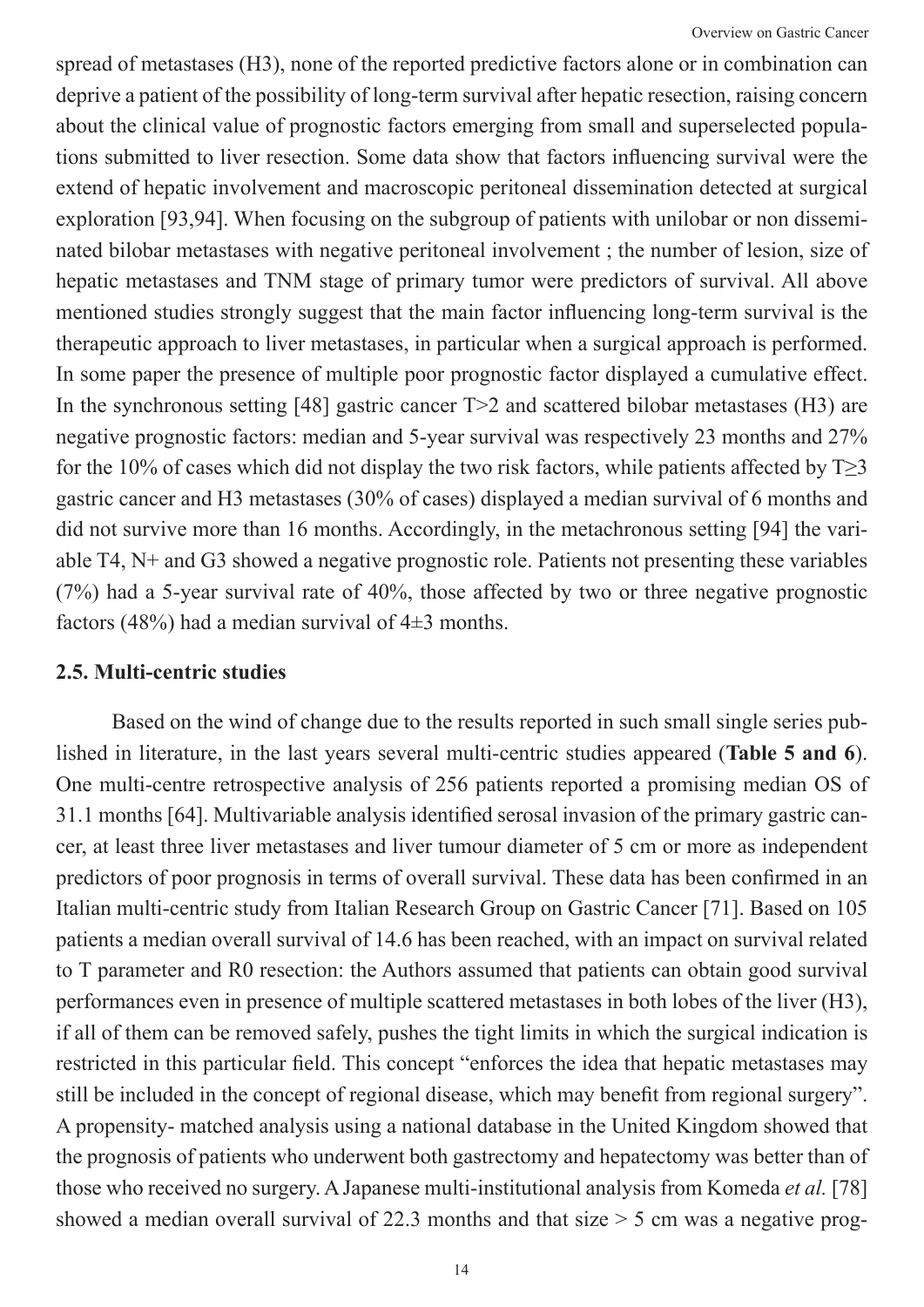nostic factor for survival. Oki *et al.* [79] also from Japan reported a 3.3 years median overall survival in multi-centric group of 69 GCLM resected. Single tumors of less than 3 cm were the better candidates for surgical resection with a good outcome.

#### **2.6. Review and meta-analysis**

In the last years review articles follow each other with increasing frequency and almost parallel the number of research article but, fortunately, we also observe that the number of cases begins to rise. In fact, in 2010 Kerkar and *colleagues* [35] reviewed 436 patients collected from 19 surgical series published over a 20-year time-span, in 2014 Grimes *et al.* [95] reported on 438 cases and 17 papers; Romano *et colleagues* [96] on 434 and Fitzgerald *and colleagues*  [97] collected 481 cases published in the period 1990 to 2013, but the last review and metaanalysis, published on line in the spring of 2016 [55], considered 991 patients who underwent liver resection for hepatic metastases from gastric cancer, recruited from 1990 to 2015. All the review concluded that in appropriately selected patients liver resection may offer a survival benefit. Where hepatectomy was undertaken, there was a significant morbidity rate but low mortality rate. The group of patients who may benefit most from hepatectomy are those with successfully treated primary disease and limited intrahepatic metastases. Those patients whose metastatic disease was synchronous, multiple or bilobar benefited less from hepatectomy, but otherwise should not be excluded from a potential treatment and than discussed on case by case analysis. In the last three years a number of meta-analysis has been published. Martella *et al*. [37] concluded that a statistically significant higher survival rate was found in the group of patients treated with local hepatic treatment of gastric cancer metastases compared to patients who underwent only palliation or systemic treatments and that curative surgery with complete resection of gastric cancer and hepatic metastases had a higher survival rate in comparison to palliative surgery of hepatic metastases or palliation. In 2016 a systematic review by Markar *et al.* [55] included 39 studies and 991 patients and concluded that is associated with 1-year, 3-year, and 5-year survivals of 68%, 31%, and 27%, respectively, and a median survival of 21 months and surgical resection was associated with better survival than other palliative treatments. Moreover number of metastases (solitary versus multiple), but not time of metastases (metachronous versus synchronous) was associated with an improved 5 years survival. Moreover Long *et colleagues* [36] concluded that compared with palliative treatment, resection was associated with significantly lower mortality at 1 year and 2 years and indicated that Asian cohorts showed higher median rates of overall survival at 1 year (73% vs 59%), 3 years (34% vs 25%), and 5 years (27% vs 17%). Moreover indicated good median overall survival rates of 68% at 1 year, 31% at 3 years, and 27% at 5 years. Median overall survival time was 21 months, which compares favorably with the 11.3 months reported for patients in a large randomized controlled trial who received combination chemotherapy of epirubicin, oxaliplatin, and capecitabine [20]. It also compares favorably with the 13.8 months reported for patients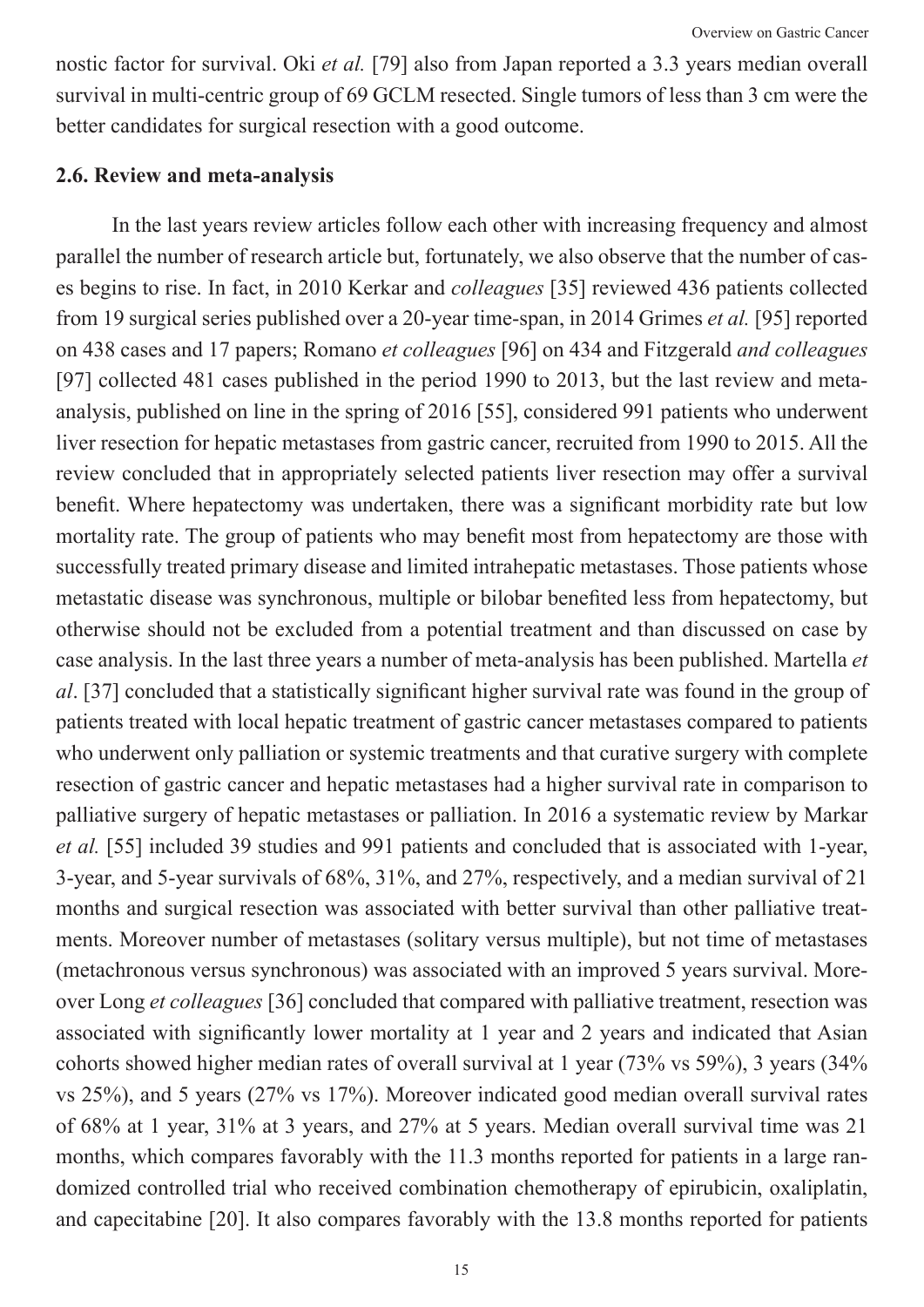who received both trastuzumab and chemotherapy involving the combination of cisplatin with capecitabine or fluorouracil. The last review published by Liao [98] in February 2017 suggested that hepatectomy is associated with substantially longer median overall survival than chemotherapy.

#### **3. Repeat Resection for Recurring Metastases**

The liver is the most common site for recurrence of metastases after resection for gastric cancer, with the recurrence rate of 57-87 %. It is rare that it is the sole site of recurrence and most patients receive non-curable palliative treatment. As in patients with colorectal liver metastases, a repeat hepatectomy may be considered in the absence of extrahepatic disease and if the patient has a good performance status and adequate hepatic reserve; however, repeat resection for GLM has rarely been reported. Recently, Takemura *et al.* [99] reported the result of an aggressive surgical approach for GLM including 14 repeat liver resections after 64 primary liver resections. In the report, the 5-year survival rate after repeat liver resections was 47 % which was comparable with those after the primary hepatectomy [67]. The mortality and morbidity rate were 0 and 29 %, respectively; however, the presence of severe adhesion around the liver hilum and the liver due to the previous primary lesion and liver resection concomitant with lymph node dissection makes repeat liver resection more challenging. The study demonstrated that a disease-free interval of >12 months after the initial hepatectomy predicts good patient survival after repeat liver resection. Otherwise the lack of data induce to be cautious regarding multiple repeated hepatectomy in this setting of patients

#### **4. Conclusions**

Till last years someone hold the view that liver metastatic gastric cancer represent a systemic disease and the "iceberg's TIP" of a diffuse cancer, and surgery has no role in its treatment, because the results of liver resection are still disappointing. Worldwide the Societies for cancer treatment do not considered as a treatment for GCLM and excluded these patients from a surgical approach, with a passive attitude behaviour. Otherwise, with an analysis of series reported, mono-centric as well as multi-centric, we have found that more than 10% of patients survive more than 5 years after hepatectomy are tumor-free more than five years after liver resection, and the identification of favourable indicators of outcome could improve these results. The key of the success is to clearly identify the patients which could benefit of this treatment, in order to offer a chance of cure to the patients who have good prognostic factors and to avoid an over-treatment in case of absence of these factors. Moreover analysis of long term survival reported in literature shows that, if we exclude cases presenting a bilobar spread of metastases, none of the reported predictive factors, alone or in combination, can deprive a patient of the possibility of a long-term survival after hepatic resection. To date the results in the literature on the treatment of liver metastases from gastric cancer appear in parallel with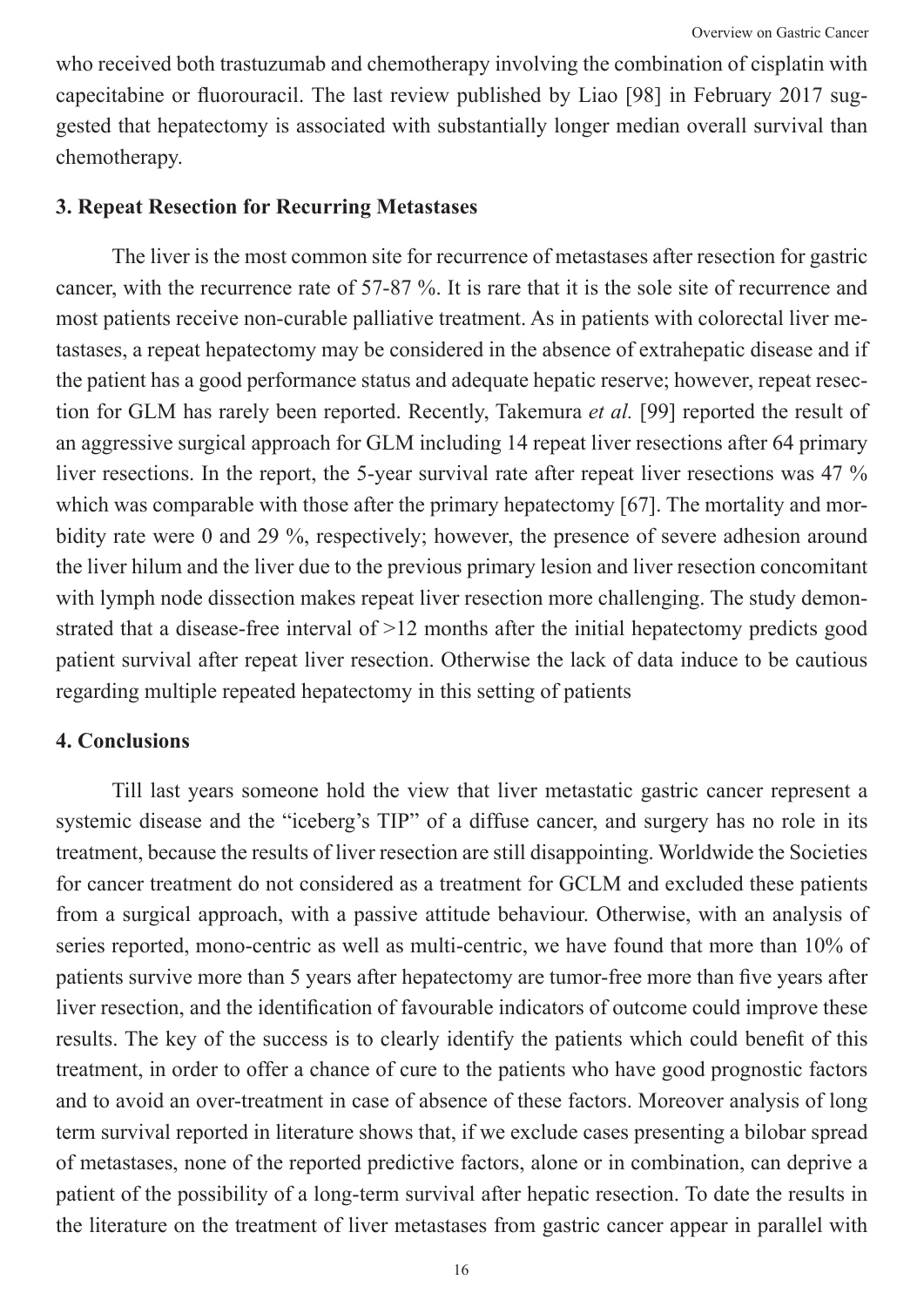the results obtained for colorectal liver metastases, and the results in term of overall survival seems to be like the results obtained for colorectal liver metastases 15 years ago. So we have to expect that, as well as for colorectal metastases, with improvement of chemotherapy for gastric cancer associated with a multidisciplinary approach to these patients, an ulterior better prognosis could be achieved. The studies on the topic consist in small institutional series and with patients highly selected. A recruitment of a growing number of patients enrolled to hepatectomy, after a careful multidisciplinary assessment will clarify and confirm the therapeutic role of surgical resection for liver metastases from gastric cancer. In fact the promising results have been confirmed in a multi-centric setting with larger series. All the review articles and meta-analysis published in recent years, confirmed the superior value of surgery against palliative treatment. We believe that growing aggressive surgical treatment could provide a benefit and should be a part of multidisciplinary approach in patients with liver metastases from gastric cancer. A strong evidence that a "nihilistic" approach is no more justified for patients with GCLM emerged in the last few years. More centres shift their attitude from a passive approach to a more aggressive one, with a clear intention to treat and surgery, at least in referring centres, begins to be considered as one of the possible therapeutic options for these patients and has a role in the management of a well defined subset of metastases from gastric cancer. In fact In Gastric Cancer Treatment Japanese Guidelines nowadays has been reached the conclusion that hepatectomy could be considered in carefully selected cases of gastric cancer liver metastasis. In a recent of The EORTC and JCOG emerged that the strategy of preoperative chemotherapy followed by surgery should be further explored for resectable LMGC. Regarding unresectable LMGC, most of the sites perform chemotherapy only. However, with the future introduction of more effective chemotherapy, conversion strategies might occur. Thus, prospective data should be collected to build a basis for developing more effective treatment strategies for this population.

Compared to supportive treatment alone with a median survival of three to five months, the survival figures reported in literature indicate that liver resection can improve the prognosis of patients suffering from metastatic gastric cancer. This is true not only in Eastern experience, but also in Western countries, and in centres with skills and experience in liver surgery. A pragmatic multi-disciplinary approach, integrating neo-adjuvant and/or adjuvant chemotherapy, offers the possibility for further improvements in results.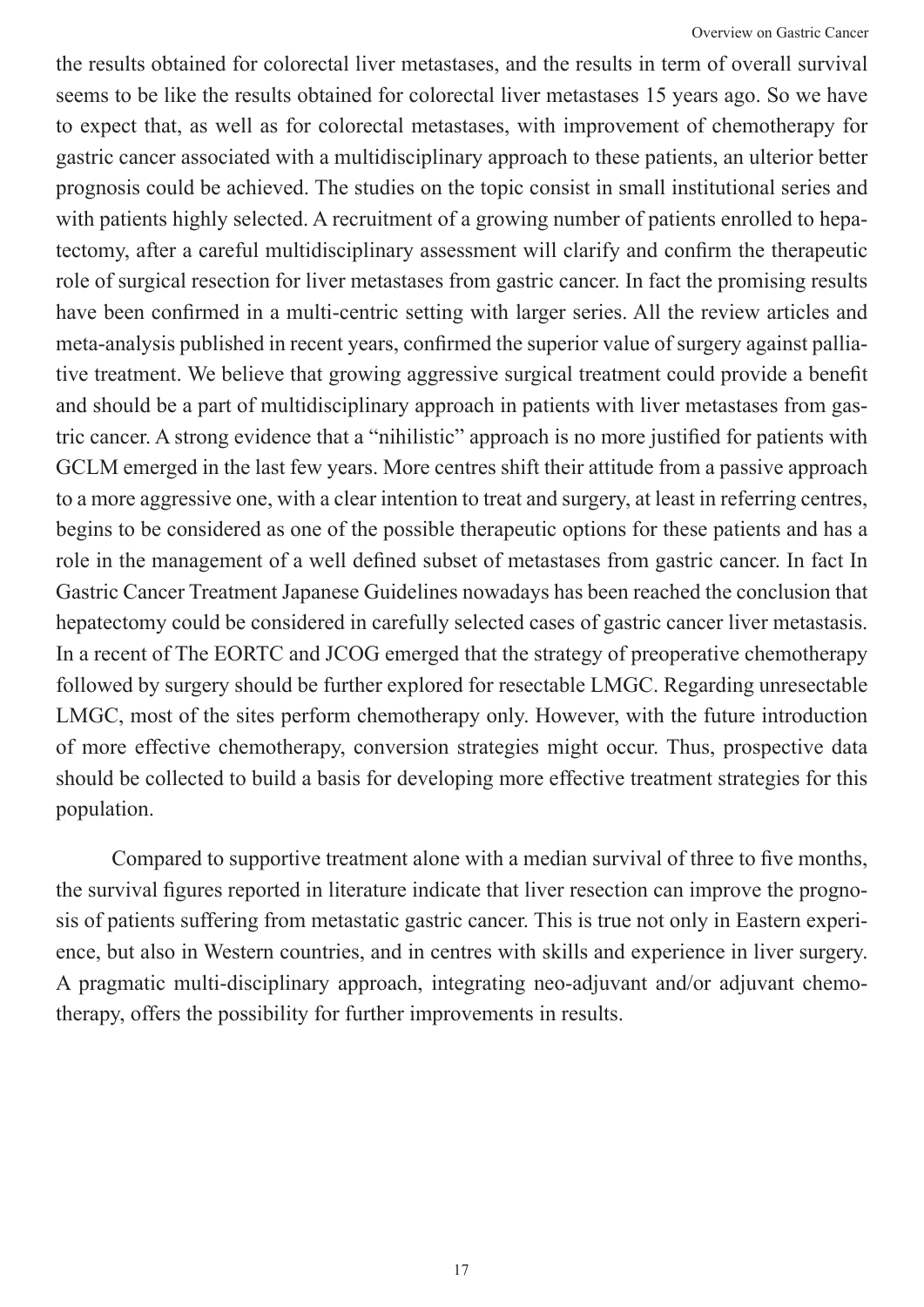# **5. Tables**

| Author<br>year   | $\mathbf N$ | Period        | <b>Resection</b><br>Criteria                                                         | Resect-<br>ability<br>rate % | S/M   | $\mathbf{T}\mathbf{G}/$<br><b>STG</b> | Major/<br>Minor<br>Liver<br>surgery | Solitary    | Multiple<br>Uni/<br><b>BIlob</b> | R1<br>$\frac{0}{0}$ | Overall<br>Survival %<br>$\mathbf{3}$<br>$\mathbf{1}$<br>5 ys | Long<br>Term<br><b>Survivor</b> | Recurr-<br>ence | morbidity/<br>mortality | Follow<br>$U_{p}$<br>months |
|------------------|-------------|---------------|--------------------------------------------------------------------------------------|------------------------------|-------|---------------------------------------|-------------------------------------|-------------|----------------------------------|---------------------|---------------------------------------------------------------|---------------------------------|-----------------|-------------------------|-----------------------------|
| Ochiai<br>1994   | 21          |               | N <sub>0</sub><br>extrahepatic<br>No carcinosis<br>R <sub>0</sub>                    | Na                           | 13/8  | Na                                    |                                     | 14          | $\tau$                           | $\boldsymbol{0}$    | 19                                                            | 19% (4)                         |                 | na/0                    | na                          |
| Miyazaki<br>1997 | 21          | 1980-<br>1995 | No<br>extrahepatic<br>No carcinosis<br>R <sub>0</sub>                                | na                           | 11/10 | na                                    | 5/16                                | $\tau$      | 14<br>11/3                       | Na                  | 42<br>21<br>21                                                | $24\%$ (5)                      | 76.1%           | na                      | na                          |
| Imamura<br>2001  | 17          | 1990-<br>1997 | N <sub>o</sub><br>extrahepatic<br>No carcinosis<br>R <sub>0</sub>                    | na                           | 7/10  | na                                    | 6/11                                | $\,$ 8 $\,$ | 9<br>4/5                         | 18%                 | $\overline{0}$<br>47<br>22                                    | $\mathbf{0}$                    | 76%             | na                      | Na                          |
| Ambiru<br>2001   | 40          | 1975-<br>1999 | N <sub>0</sub><br>extrahepatic<br>No carcinosis<br>R <sub>0</sub>                    | na                           | 18/22 | 19/21                                 | 21/19                               | 19          | 21<br>5/16                       | $\boldsymbol{0}$    | 70<br>28<br>18                                                | $15\%$ (6)                      | 75%             | na/0                    | 88                          |
| Fujii<br>2001    | 10          | 1979-<br>1999 | na                                                                                   | na                           | 3/7   | 3/7                                   | 6/4                                 | 6           | $\overline{4}$<br>2/2            | na                  | 60 20<br>20                                                   | $10\%$ (1)                      | 80%             | na/0                    | 10-240                      |
| Zacherl<br>2002  | 15          | 1980-<br>1999 | No<br>extrahepatic<br>No carcinosis<br>R <sub>0</sub>                                | Na                           | 10/5  | 9/6                                   | 3/12                                | 8           | $\tau$<br>2/5                    | 33                  | $\boldsymbol{0}$<br>35.7 14.3                                 | $\mathbf{0}$                    | 90%             | 46%/6.7%                | na                          |
| Saiura<br>2002   | 10          | 1981-<br>1998 | No<br>extrahepatic<br>$\leq$ 3 segments                                              | 15.6%                        | 7/3   | Na                                    | 6/4                                 | 5           | 5<br>4/1                         | 40%                 | 65<br>38<br>20                                                | $20\% (2)$                      | 80%             | na/30%                  | $1 - 68$                    |
| Okano<br>2002    | 19          | 1986-<br>1999 | N <sub>0</sub><br>extrahepatic<br>No carcinosis<br>R <sub>0</sub>                    | 17%                          | 13/6  | na                                    | 7/12                                | 10          | $\overline{9}$<br>2/7            | $\mathbf{0}$        | 77 34<br>34                                                   | $14\%$ (3)                      | 74%             | na/0                    | 13-148                      |
| Sakamoto<br>2003 | 22          | 1985-<br>2001 | N <sub>0</sub><br>extrahepatic<br>No carcinosis<br>R <sub>0</sub>                    | 8%                           | 12/10 | 10/12                                 | 3/19                                | 16          | 6<br>1/5                         | $\boldsymbol{0}$    | 73<br>38<br>38                                                | $20\%$ (5)                      | 68%             | na/5%                   | Na                          |
| Shirabe<br>2003  | 36          | 1979-<br>2001 | na                                                                                   | na                           | 16/20 | 17/19                                 | 10/16                               | na          | na                               | $\mathbf{0}$        | 43<br>64<br>26                                                | $11\%$ (4)                      | 83.3%           | na/0                    | NA                          |
| Roh<br>2005      | 11          | 1988-<br>1996 | N <sub>0</sub><br>extrahepatic<br>No carcinosis<br>Solitary<br>nodules<br>${\rm R0}$ | na                           | 8/3   | Na                                    | 2/9                                 | 11          | $\boldsymbol{0}$                 | $\boldsymbol{0}$    | 73 42<br>27                                                   | 18% (2)                         | 80              | na/0                    | Na                          |
| Koga<br>2007     | 42          | 1985-<br>2005 | $\rm No$<br>extrahepatic<br>No carcinosis<br>R <sub>0</sub>                          | 17%                          | 20/22 | na                                    | 7/35                                | 29          | 13                               | $\mathbf{0}$        | 76 48<br>42                                                   | $20\%$ (8)                      | 67%             | na/5%                   | $1 - 86$                    |
| Sakamoto<br>2007 | 37          | 1990-<br>2005 | N <sub>0</sub><br>extrahepatic<br>${\rm R0}$<br>No carcinosis                        | 12%                          | 16/21 | 10/27                                 | 5/32                                | 21          | 16<br>9/7                        | 14%                 | 60 27<br>11                                                   | $6\%$ (2)                       | 81%             | $6\%/0$                 | Na                          |
| Thelen<br>2008   | 24          | 1988-<br>2002 | No carcinosis<br>${\rm R0}$                                                          | $\operatorname{na}$          | 15/9  | na                                    | 8/16                                | 13          | 11<br>5/6                        | 25%                 | 38 16<br>10                                                   | $8\%$ (2)                       | 65%             | 17%/4%                  | $1 - 67$                    |
| Morise<br>2008   | 18          | 1989-<br>2004 | No<br>extrahepatic<br>R <sub>0</sub><br>hepatic<br>function                          | na                           | 11/7  | 8/10                                  | 4/14                                | 14          | 14                               | $\operatorname{na}$ | 56.3 36.5 27                                                  | $17%$ (3)                       | Na              | na/0                    | $2 - 200$                   |
| Cheon<br>2008    | 22          | 1995-<br>2005 | $\rm No$<br>extrahepatic<br>No carcinosis<br>${\rm R0}$<br>hepatic<br>function       | 7.5%                         | 18/4  | 7/15                                  | 3/19                                | 18          | $\overline{4}$<br>3/1            | $\operatorname{na}$ | 77<br>30.4 23                                                 | $15\%$ (3)                      | 63.6%           | na                      | $1 - 106$                   |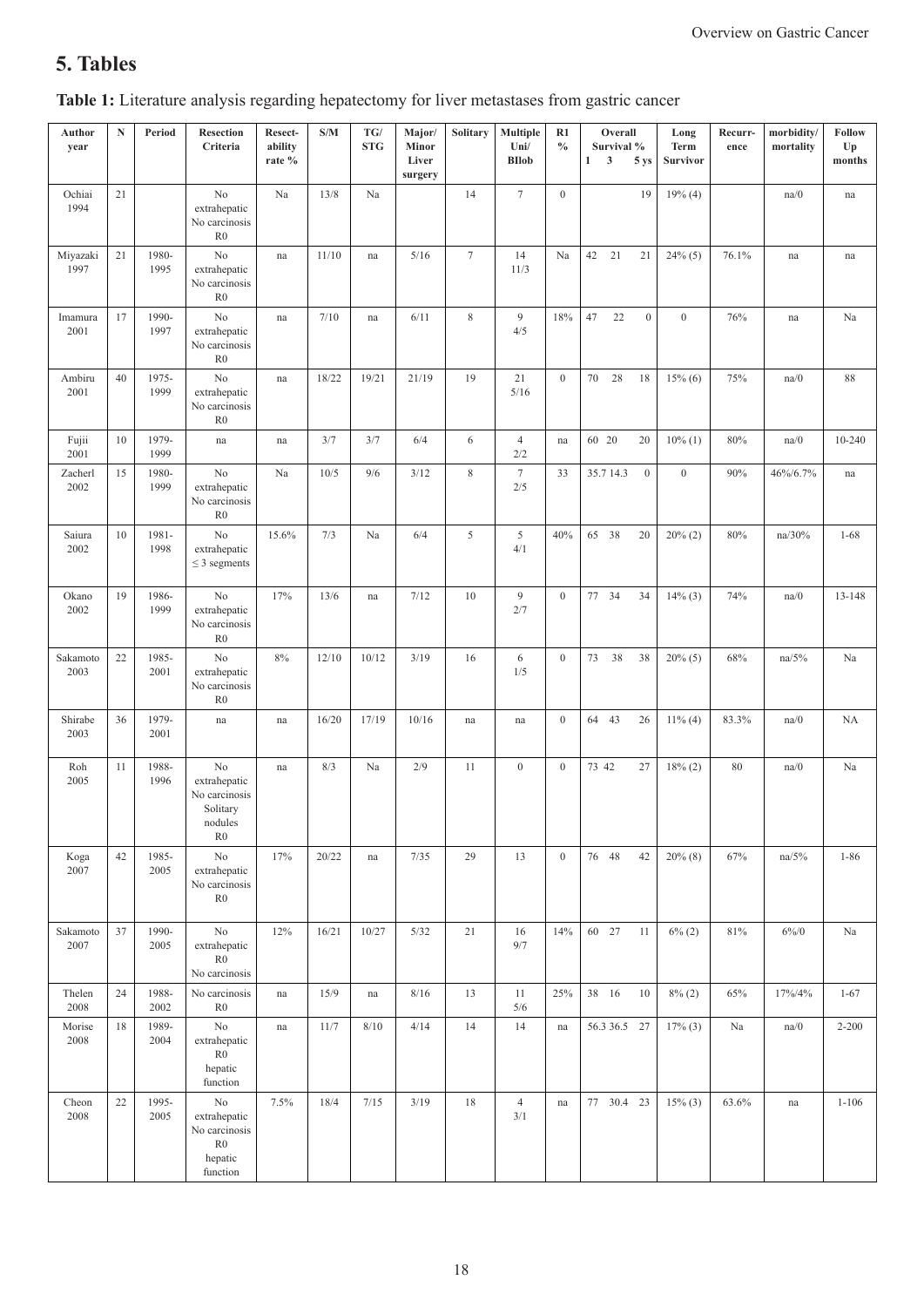Overview on Gastric Cancer

| Nomura<br>2009     | 17 | 1991-<br>2005    | No<br>extrahepatic<br>No carcinosis<br>$\leq$ 5 lesions<br>R <sub>0</sub> | na     | 9/8   | Na      | 3/14        | Na             | Na                     | $\boldsymbol{0}$ | 30.8           | $25\%$ (4)   | 70.5%  | na               | $1 - 117$           |
|--------------------|----|------------------|---------------------------------------------------------------------------|--------|-------|---------|-------------|----------------|------------------------|------------------|----------------|--------------|--------|------------------|---------------------|
| Tiberio<br>2009    | 73 | 1990-<br>2004    | R <sub>0</sub><br>no<br>extrahepatic<br>meta-<br>chronous                 | 15.1%  | 0/11  | na      | 1/10        | $\,$ 8 $\,$    | $\mathfrak{Z}$         | $\mathbf{0}$     | 81 30<br>20    | 18.2%<br>(2) | 63%    |                  | $4 - 86$            |
| Ueda 2009          | 72 | 1991-<br>2005    | na                                                                        | 16.6%  | 12/0  | Na      | 4/8         | 9              | $\overline{3}$         | 1                | 57 43<br>43    | $20\%$ (3)   | na     | na/0             | na                  |
| Makino<br>2010     | 63 | 1997-<br>2008    | R <sub>0</sub><br>no<br>extrahepatic                                      | 21,00% | na    | na      | na          | na             | na                     | $\boldsymbol{0}$ | 46<br>37<br>82 | na           | na     | na               | na                  |
| Choi<br>2010       | 14 | 1986-<br>2007    | No<br>extrahepatic<br>No carcinosis<br>R <sub>0</sub>                     | Na     | 0/14  | na      | 4/10        | $\overline{9}$ | 5<br>2/3               | $\boldsymbol{0}$ | 67<br>38.3     | $8\%$ (1)    | 63%    | na               | na                  |
| Tsujmoto<br>2010   | 17 | 1980-<br>2007    | No<br>extrahepatic<br>No carcinosis<br>Unilobar<br>R <sub>0</sub>         | na     | 9/8   | Na      | 6/11        | 13             | $\overline{4}$         | Na               | 31             | $30\% (5)$   | 70%    | na/0             | $9 - 130$           |
| Dittmar<br>2011    | 15 | 1995-<br>2009    | R <sub>0</sub><br>No<br>extrahepatic                                      | 16,00% | 96    | na      | 2/8<br>5 RF | 8              | $7\phantom{.0}$<br>4/3 |                  | 82 51<br>27    | $6\%$ (1)    | na     | 13%/0            | 01/01/59            |
| Garancini<br>2012  | 21 | 1998-<br>2007    | N <sub>0</sub><br>extrahepatic<br>No carcinosis<br>R <sub>0</sub>         | 31%    | 12/9  | 10/11   | 4/17        | 12             | 9<br>4/5               | 10%              | 68 31<br>19    | $14.2\%(3)$  | 66%    | 19%/0            | $6 - 90$            |
| Takemura<br>2012   | 64 | 1993-<br>2011    | R <sub>0</sub><br>$<$ 3 mets                                              | na     | 34/30 | 25/39   | 14/50       | 37             | 27                     | 14%              | 84 50<br>37    |              | 67%    | $26\%/0$         | $3 - 174$           |
| Schildberg<br>2012 | 31 | 1972-<br>2008    | No<br>extrahepatic<br>unilobar                                            | na     | 17/14 | 18/13   | 01/10/21    | 26             | 5                      | 26%              | 6019<br>13     | na           | na     | 23%/6%           | na                  |
| Yang<br>2012       | 13 | 2005-<br>2008    | No<br>extrahepatic<br>R <sub>0</sub>                                      | na     | 13/0  | 8/05/12 | 06/07/12    | $\sqrt{6}$     | $\tau$<br>1/6          | 38%              | 38 30<br>15    | $15\%/2)$    | 85,00% | 15%/0            | $2 - 39$            |
| Miki<br>2012       | 25 | 1995-<br>2009    | R <sub>0</sub><br>No<br>extrahepatic                                      | Na     | 16/9  | Na      | Na          | 18             | $7\phantom{.0}$        | Na               | 73 43<br>36    | Na           | Na     | Na               | na                  |
| Aoyagu<br>2013     | 17 | 1995-<br>2010    | $\rm Na$                                                                  | 22%    | 12/5  | na      | 9/7         | 11             | 6<br>$5/10$            | 60%              | 75 35<br>17    | $17\%$ (3)   | Na     | $\rm Na$         | na                  |
| Kostov<br>2013     | 28 | 1992-<br>2006    | R <sub>0</sub><br>No<br>extrahepatic                                      | 20%    | 24/4  | Na      | 11/17       | 19             | 9<br>4/5               | 11%              | 68 38<br>28    | $18\%(5)$    | 83%    | 0/22%            | 12-122              |
| Baek<br>2013       | 12 | $2003 -$<br>2010 | Solitary<br>$\rm No$<br>extrahepatic                                      | 19%    | 9/3   | Na      | Na          | 11             | $\mathbf{1}$           | $8\%$            | 65 39<br>39    | 17% (2)      | Na     | $0/0$            | $1 - 85$            |
| Shinohara<br>2015  | 22 | 1995-<br>2010    | ${\rm R0}$                                                                | 46%    | 13/9  | 9/13    | 6/16        | 11             | 11<br>6/5              | 14%              | 82 33<br>26    | $14\%$ (3)   | Na     | 18%70            | $\operatorname{na}$ |
| Ohkura<br>2015     | 13 | 1995-<br>2014    | Na                                                                        | 12%    | 9/4   | Na      | 6/7         | 10             | $\mathfrak{Z}$         | Na               | 88 30<br>30    | $30\%(4)$    | 69%    | Na               | $1 - 69$            |
| Guner<br>2016      | 68 | 1998-<br>2013    | ${\rm R0}$<br>$\rm No$<br>extrahepatic<br>$< 4 \; \rm{mets}$              | Na     | 26/42 | 42/26   | 21/47       | 45             | 23<br>15/8             | Na               | 79 41<br>30    | Na           | 60%    | $28\%/1.5\%$     | $4 - 189$           |
| Tatsubayas<br>2016 | 28 | $2004 -$<br>2014 | ${\rm R0}$<br>No<br>extrahepatic                                          | Na     | 15713 | Na      | 20/8        | $20\,$         | $\,$ 8 $\,$            | Na               | 91 56<br>32    | Na           | 61%    | $\boldsymbol{0}$ | 26                  |

S= Synchronous; M=Metachronous; TG= total gastrectomy; STG= subtotal gastrectomy;

Na: not available; mets = metastases

number of patients resected on a total of patients with LMGC

• H3= Japanese Classification of gatric carcinoma: H1= metastases limited to one lobe; H2= few scattered metastases in both liver lobes; H3= numerous scattered metastases in both lobes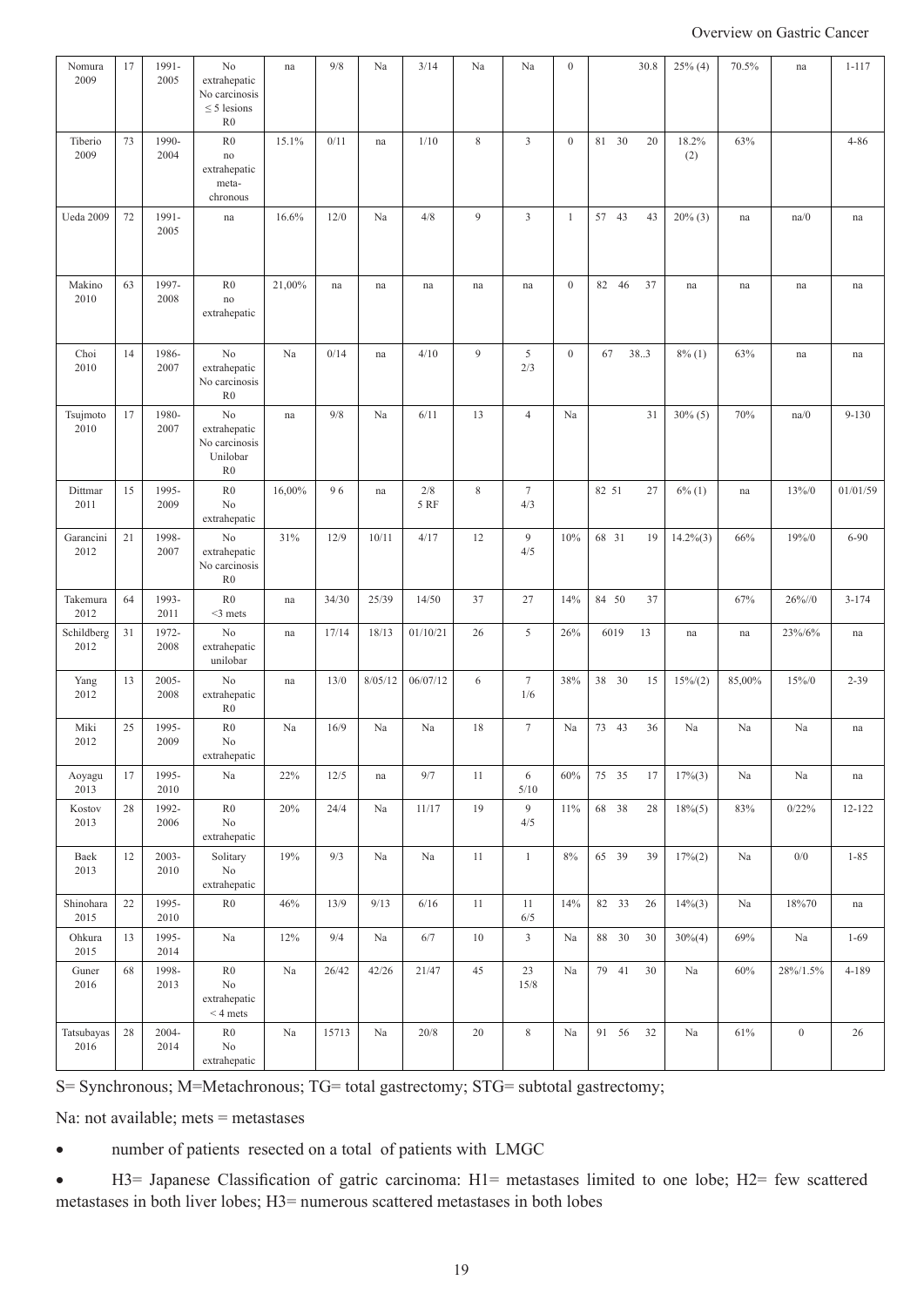| Author<br>year     | Num            | age         | Period    | т                        | N                        | G                        | н                        | <b>DIAM</b><br><b>Metastases</b> | <b>TIMING</b><br>S vs M  | <b>MARGIN</b>            | <b>MST</b> | Long<br>Term<br><b>Survivors</b> | Recurrence | Recurrence<br>free<br>survival<br>1 3 5 yr | Pre-post<br>CT | <b>Follow</b><br>Up<br>months |
|--------------------|----------------|-------------|-----------|--------------------------|--------------------------|--------------------------|--------------------------|----------------------------------|--------------------------|--------------------------|------------|----------------------------------|------------|--------------------------------------------|----------------|-------------------------------|
| Ochiai 1994        | 21             |             |           | $^+$                     | $^+$                     |                          | $\overline{\phantom{a}}$ | na                               | na                       | na                       | 18         | 19% (4)                          | na         | na                                         | na             | na                            |
| Miyazaki<br>1997   | 21             | $61(43-78)$ | 1980-1995 | $\bar{\phantom{a}}$      | ÷,                       |                          | $^+$                     | na                               | $\overline{\phantom{a}}$ | na                       | 11         | $24\%$ (5)                       | 76.1%      | na                                         | na             | na                            |
| Imamura<br>2001    | 17             | $63(35-82)$ | 1990-1997 | $\blacksquare$           | $^+$                     | $\! + \!\!\!\!$          | $\sim$                   | na                               | $^+$                     | $^+$                     | 16         | $\boldsymbol{0}$                 | 76%        | na                                         | na             | 22.07.00                      |
| Ambiru 2001        | 40             | $63(37-75)$ | 1975-1999 | $\overline{\phantom{a}}$ | $\overline{\phantom{a}}$ |                          | ÷,                       | $\frac{1}{2}$                    | $\qquad \qquad +$        | ÷,                       | 12         | $15\%$ (6)                       | 75%        |                                            | na             | 88(4-296)                     |
| Fujii 2001         | 10             | $58(40-81)$ | 1979-1999 | $\sim$                   | ÷,                       |                          | ä,                       | $^+$                             | $^+$                     | na                       | 16         | $10\%$ (1)                       | 80%        | na                                         | na             | $10 - 240$                    |
| Zacherl 2002       | 15             | $62(37-81)$ | 1980-1999 | $\omega$                 | J.                       |                          | $\ddot{}$                | ä,                               | $\qquad \qquad +$        | ä,                       | 8.8        | $\boldsymbol{0}$                 | 90%        |                                            | na             | na                            |
| Saiura 2002        | 10             | 55(41-70)   | 1981-1998 | $\overline{\phantom{a}}$ | ÷,                       |                          | $\frac{1}{2}$            | ä,                               | $\blacksquare$           | na                       | 25         | $20\% (2)$                       | 80%        | 20                                         | 60,00%         | $29(1-68)$                    |
| Okano 2002         | 19             | $69(52-79)$ | 1986-1999 | $\overline{\phantom{a}}$ | ÷,                       | $^{+}$                   | $^+$                     | $\overline{\phantom{a}}$         | $^+$                     | na                       | 21         | $14\%$ (3)                       | 74%        |                                            | 55,00%         | $36(13 -$<br>148)             |
| Sakamoto<br>2003   | 22             | $63(52-89)$ | 1985-2001 | $\,+\,$                  |                          |                          | $\qquad \qquad +$        | $\boldsymbol{+}$                 | $\sim$                   | na                       | 24         | $20\%$ (5)                       | 68%        | na                                         | 60,00%         | Na                            |
| Shirabe 2003       | 36             | $66(52-79)$ | 1979-2001 | $\omega$                 | Ly                       |                          | $^+$                     | ÷,                               | $\blacksquare$           | $\Box$                   | <b>NA</b>  | $11\%$ (4)                       | 83.3%      | na                                         | na             | <b>NA</b>                     |
| Roh 2005           | 11             | $52(43-79)$ | 1988-1996 | na                       |                          |                          | na                       | ÷,                               | $\overline{\phantom{a}}$ | ÷,                       | 19         | $18\% (2)$                       | 91,00%     | na                                         | na             | Na                            |
| <b>Koga 2007</b>   | 42             | $64(44-89)$ | 1985-2005 | $^+$                     |                          |                          | $^{+}$                   | ÷,                               | $\overline{\phantom{a}}$ | ÷,                       | 34         | $20\%$ (8)                       | 67%        | na                                         | 33,00%         | $16(1-86)$                    |
| Sakamoto<br>2007   | 37             | $64(39-76)$ | 1990-2005 | $\boldsymbol{+}$         | ÷,                       |                          | $^{+}$                   | $^+$                             | $\overline{\phantom{a}}$ | ÷,                       | 31         | $6\%$ (2)                        | 81%        | na                                         | 18,00%         | Na                            |
| Thelen 2008        | 24             | $64(41-84)$ | 1988-2002 | $\overline{\phantom{a}}$ | ÷,                       |                          | $\overline{\phantom{a}}$ | $\overline{\phantom{a}}$         | $\blacksquare$           | $^+$                     | 19         | $8\%$ (2)                        | 65%        | 33<br>10<br>10                             |                | $9(1-67)$                     |
| Morise 2008        | 18             | $64(51-76)$ | 1989-2004 | $\,+\,$                  |                          |                          | $\bar{a}$                |                                  |                          |                          | 13         | $17%$ (3)                        | Na         | na                                         | na             | $117(2 -$<br>200)             |
| Cheon 2008         | 22             | $60(36-74)$ | 1995-2005 |                          |                          |                          |                          |                                  |                          |                          |            | $15\%$ (3)                       | 63.6%      | 60<br>25<br>15                             | 87,00%         | $15.5(1 -$<br>106)            |
| Nomura<br>2009     | 17             | $66(40-79)$ | 1991-2005 | ÷,                       | ÷,                       |                          | ä,                       |                                  | ä,                       | $\boldsymbol{+}$         | 18         | $25\%$ (4)                       | 70.5%      | na                                         | 76,00%         | $20(1-117)$                   |
| Tiberio 2009       | 73<br>$(11)^*$ |             | 1990-2004 | $^+$                     | ÷,                       | $\! + \!\!\!\!$          | $^+$                     |                                  | $\overline{\phantom{a}}$ | ÷,                       | na         | $18.2\%(2)$                      | 86,00%     | na                                         |                | $15(4-86)$                    |
| <b>Ueda 2009</b>   | 72<br>(12)     | $67(25-85)$ | 1991-2005 | $\blacksquare$           | ÷,                       |                          | $\qquad \qquad +$        | $\frac{1}{2}$                    | $\blacksquare$           | $^+$                     | 18         | $20\%(3)$                        | na         | na                                         | 61,00%         | na                            |
| Choi 2010          | 14             | $64(47-81)$ | 1986-2007 | $\overline{\phantom{a}}$ | ÷,                       |                          | $\overline{\phantom{a}}$ | Ĭ.                               | $\blacksquare$           | ä,                       | <b>NA</b>  | $8\%$ (1)                        | 63%        | na                                         | na             | na                            |
| Makino 2010        | 63<br>(13)     | 62(45-78)   | 1997-2008 | $\overline{\phantom{a}}$ | ÷,                       |                          | $^+$                     | ä,                               | $\blacksquare$           | ä,                       | 31         | na                               | 63,00%     | na                                         |                | na                            |
| Tsujmoto<br>2010   | 17             | 66.3        | 1980-2007 | $^+$                     | Ly                       | na                       | ä,                       | $\frac{1}{2}$                    | $\blacksquare$           | na                       | 34         | $30\% (5)$                       | 70%        | na                                         | na             | $29(9-130)$                   |
| Dittmar 2011       | 15             | $57(25-82)$ | 1995-2009 | $\overline{\phantom{a}}$ | $\overline{\phantom{a}}$ | $\overline{\phantom{a}}$ | $\overline{\phantom{a}}$ | $\overline{\phantom{a}}$         | $\overline{\phantom{a}}$ | $\overline{\phantom{a}}$ | 48         | $6\%$ (1)                        | na         | na                                         | na             | $11(1-159)$                   |
| Garancini<br>2012  | 21             | $64(44-89)$ | 1998-2007 |                          |                          |                          |                          |                                  |                          |                          |            | $14.2\%(3)$                      | 66%        |                                            |                | 6-90                          |
| Takemura<br>2012   | 64             | $65(32-89)$ | 1993-2011 | $^+$                     | ÷,                       |                          | ä,                       | $^+$                             | $\sim$                   | ÷,                       | 34         | na                               | 67%        | 42 27 27                                   | 69,00%         | 27<br>$(3-174)$               |
| Schildberg<br>2012 | 31             | $65(35-84)$ | 1972-2008 | $\Box$                   | ÷,                       |                          | $^+$                     | ä,                               | $^+$                     | $^+$                     | 21         | na                               | na         | na                                         | 35,00%         | na                            |
| <b>Yang 2012</b>   | 13             | 58(48-76)   | 2005-2008 | $\overline{\phantom{a}}$ | $\overline{\phantom{a}}$ |                          | $^+$                     | $\overline{\phantom{a}}$         | na                       | ÷                        | 12         | $15\%(2)$                        |            |                                            | 85,00%         | $15(2-39)$                    |
| Miki 2012          | 25             | $72(47-80)$ | 1995-2009 | $^+$                     | $\overline{\phantom{a}}$ |                          | $\! +$                   | $\overline{\phantom{a}}$         | ÷,                       | Na                       | 33         | Na                               | Na         | Na                                         | 35,00%         | na                            |
| Aoyagu 2013        | 17             | $64(43-79)$ | 1995-2010 | $\overline{\phantom{a}}$ | $^+$                     |                          | $^+$                     | ÷,                               | $\blacksquare$           | na                       | Na         | $17%$ (3)                        | Na         | Na                                         | Na             | na                            |
| Kostov 2013        | 28             | $68(51-81)$ | 1992-2006 | $^+$                     | $^+$                     |                          | $^+$                     | ÷,                               | $\blacksquare$           | Na                       | Na         | $18\%(5)$                        | na         | 53 25<br>$18\,$                            | Na             | $48(12 -$<br>122)             |
| <b>Baek 2013</b>   | 12             | $61(51-74)$ | 2003-2010 | $\overline{\phantom{a}}$ | $\blacksquare$           | ÷,                       | $\overline{\phantom{a}}$ | $\overline{\phantom{a}}$         | $\overline{\phantom{a}}$ | Na                       | 31         | 17% (2)                          | Na         | $\rm Na$                                   | 40,00%         | $12(1-85)$                    |
| Shinohara<br>2015  | 22             | $66(29-81)$ | 1995-2010 | $^+$                     | J.                       | $+$                      | $\qquad \qquad +$        | $\blacksquare$                   | $\overline{\phantom{a}}$ | Na                       | 22         | $14\%$ (3)                       | Na         | 42 26<br>26                                | 72,00%         | na                            |
| Ohkura 2015        | 13             | $64(47-71)$ | 1995-2014 | $\bar{\phantom{a}}$      | $\overline{\phantom{a}}$ |                          | $^+$                     | $^+$                             | $\blacksquare$           | Na                       | Na         | $30\%(4)$                        | 69,00%     | Na                                         | 90,00%         | $22(1-69)$                    |
| Guner 2016         | 68             | $61(30-75)$ | 1998-2013 |                          | ÷,                       |                          |                          | $^+$                             | $\overline{\phantom{a}}$ | Na                       | 24         | $\boldsymbol{0}$                 | 60,00%     | 49<br>30<br>26                             | 97,00%         | $24(4-189)$                   |
| Tatsubayas<br>2016 | 28             | $72(39-86)$ | 2004-2014 | $\overline{\phantom{a}}$ | $\overline{\phantom{a}}$ |                          | $^+$                     | ÷,                               | $^+$                     | Na                       | 49         | $7\%$ (2)                        | 61,00%     | 61 29<br>29                                | 42,00%         | 26                            |

#### **Table 2:** Analysis of prognostic factors associated with survival in patients resected for LMGC

S= Synchronous; M=Metachronous; TG= total gastrectomy; STG= subtotal gastrectomy;

Na: not available; mets = metastases

number of patients resected on a total of patients with LMGC

• H3= Japanese Classification of gatric carcinoma: H1= metastases limited to one lobe; H2= few scattered metastases in both liver lobes; H3= numerous scattered metastases in both lobes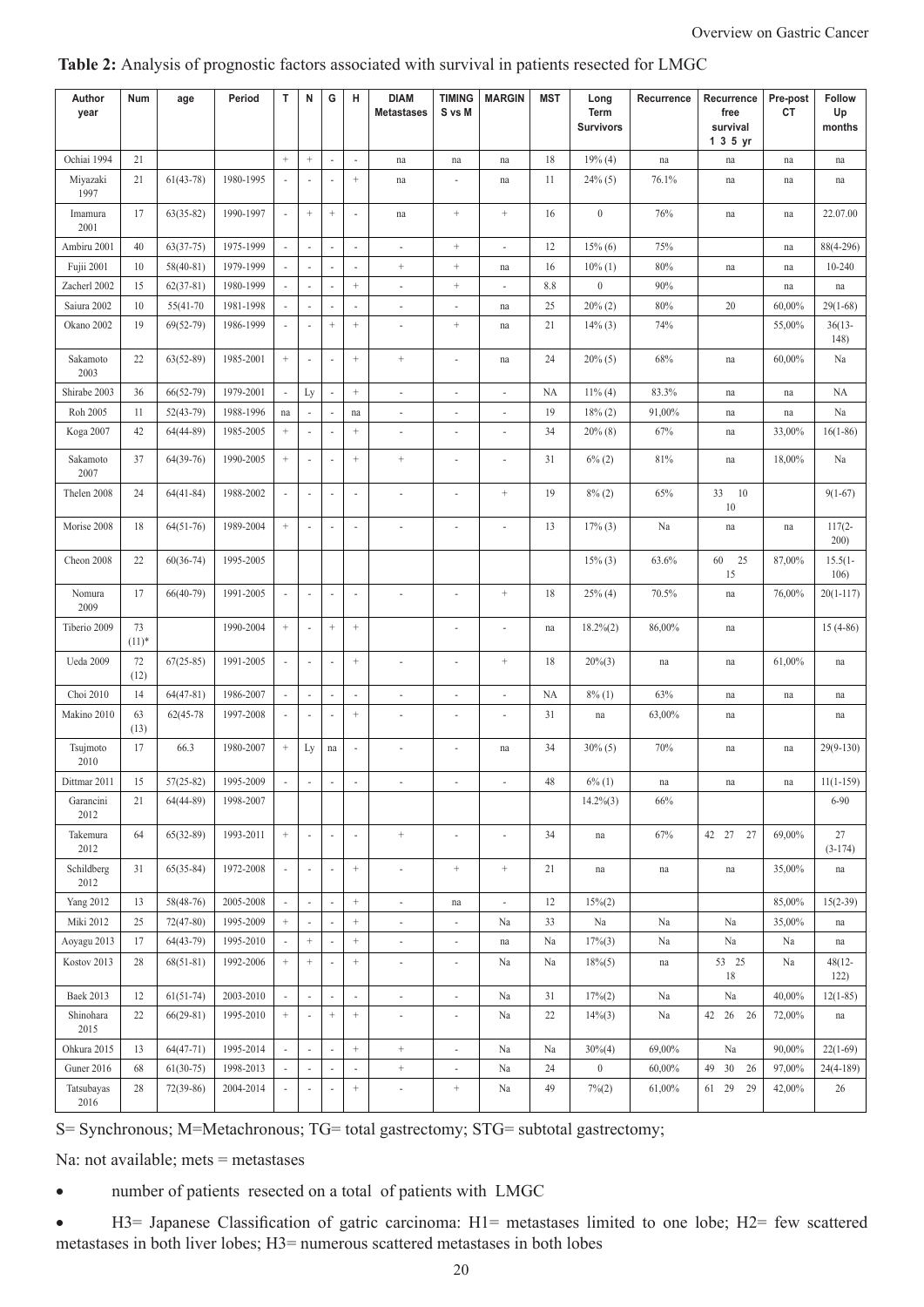| Author<br>vear  | N  | Period    | <b>Resection</b><br>Criteria      | Resectability<br>rate % | TG/STG | Major/Minor<br>Liver surgery | Solitary | <b>Multiple</b><br>Uni/BIlob | R1<br>$^{0}/_{0}$ | 1  | Overall<br>Survival %<br>3 | 5 <sub>ys</sub> | <b>Long Term</b><br><b>Survivor</b> | Recurrence | morbidity/<br>mortality | Follow<br>Up<br>month |
|-----------------|----|-----------|-----------------------------------|-------------------------|--------|------------------------------|----------|------------------------------|-------------------|----|----------------------------|-----------------|-------------------------------------|------------|-------------------------|-----------------------|
| Wang<br>2012    | 30 | 2003-2008 | Na                                | 10                      | 9/21   | 7/23                         | 22       | 8                            | Na                | 43 | 17                         | 17              | $16\%$ (5)                          | na         | $12\%/0$                | na                    |
| Qyu<br>2013     | 25 | 1998-2009 | No extrahepatic<br>R <sub>0</sub> | na                      | na     | naW                          | 16       | $\mathbf Q$                  | Na                | 96 | 70                         | 29              | $20\%$ (5)                          | 36%        | (0)                     | $38(5 - 126)$         |
| Wang<br>2014    | 39 | 1996-2008 | No extrahepatic<br>R <sub>0</sub> | 9%                      | 5/34   | Na                           | Na       | Na<br>4/5                    | na                | 56 | 18                         | 10              | $13\% (4)$                          | 87%        | $7.7\%/0$               | 14                    |
| Tiberio<br>2015 | 52 | 1997-2011 |                                   | na                      | 18/35  | 0/52                         | na       | na                           | $\overline{0}$    | 60 | 17                         | 11              | $12\%$ (6)                          | 92%        | 17/4                    | na                    |
| Zhoui<br>2016   | 21 | 1999-2010 | No extrahepatic<br>R <sub>0</sub> | 2.7%                    | 3/18   | 4/17                         | 14       | n                            | na                |    | 71 22                      | 15              | $9\%$ (2)                           | 90%        | 48/0                    | $15(3-114)$           |

#### **Table 3:** Literature analysis regarding hepatectomy for liver metastases from gastric cancer in sinchronous setting

#### **Table 4:** Analysis of prognostic factors associated with survival in patients resected for LMGC in sinchronous setting

| Author<br>year  | N  | Period      | Age         | T      | N   | G                        | H      | <b>DIAM</b><br><b>Metastases</b> | <b>TIMING</b><br>S vs M | <b>MARGIN</b> | <b>MST</b> | <b>Long Term</b><br><b>Survivors</b> | Recurrence  | 1  | Recurrence<br>free survival<br>3 | 5 yr   | Pre-post<br><b>CT</b> | <b>Follow</b><br>Up<br>months |
|-----------------|----|-------------|-------------|--------|-----|--------------------------|--------|----------------------------------|-------------------------|---------------|------------|--------------------------------------|-------------|----|----------------------------------|--------|-----------------------|-------------------------------|
| Wang<br>2012    | 30 | 2003-2008   | $60(33-72)$ | $\sim$ |     |                          | $+$    | na                               | Na                      | na            | 11         | $16\%$ (5)                           | na          |    | Na                               |        | $30(100\%)$           |                               |
| Qyu<br>2013     | 25 | Na          | 1998-2009   | $\sim$ |     | $\overline{\phantom{a}}$ | $^{+}$ | $^{+}$                           | ۰                       | na            | 38         | $20\%$ (5)                           | $36\%(9)$   | 56 | 22                               | 11     | 14(56%)               | $38(5-126)$                   |
| Wang<br>2014    | 39 | $64(38-81)$ | 1996-2008   | $\sim$ | $+$ | $\overline{\phantom{a}}$ | $+$    | na                               | na                      | na            | 14         | $13\%(4)$                            | na          | 30 | 10                               | $\tau$ | 39(100%)              | 14                            |
| Tiberio<br>2015 | 52 | 68(         | 1997-2011   | $+$    |     |                          | $+$    | na                               | na                      | na            | 13         | $12\%$ (6)                           | $92\%(49)$  |    | na                               |        | na                    | na                            |
| Zhou<br>2016    | 21 | $56(40-77)$ | 1999-2010   | $\sim$ | $+$ |                          | $+$    | na                               | na                      | na            | na         | $9\%$ (2)                            | $90\% (19)$ |    | na                               |        | $21(100\%)$           | $15(3-114)$                   |

#### **Table 5**: Literature analysis regarding hepatectomy for liver metastases from gastric cancer: multicentric studies

| Author<br>vear    | N   | Period    | <b>Resection</b><br>Criteria      | Resectability<br>rate % | S/M     | TG/<br><b>STG</b> | Major/Minor<br>Liver surgery | Solitary | <b>Multiple</b><br>Uni/BIlob | R1<br>$\frac{0}{0}$ | Survival %<br>3 | Overall | 5 <sub>ys</sub> | <b>Long Term</b><br><b>Survivor</b> | Recurrence | morbidity/<br>mortality | Follow<br>Up<br>months |
|-------------------|-----|-----------|-----------------------------------|-------------------------|---------|-------------------|------------------------------|----------|------------------------------|---------------------|-----------------|---------|-----------------|-------------------------------------|------------|-------------------------|------------------------|
| Komera<br>2014    | 24  | 2000-2012 | No extrahepatic<br>R <sub>0</sub> | Na                      | 1/23    | 9/15              | 14/10                        | 17       | n,                           | Na                  | 78              | 40      | 40              | $17%$ (4)                           | 66.7%      | $\theta$                | na                     |
| Kinoshita<br>2015 | 256 | 1990-2010 | No extrahepatic<br>R <sub>0</sub> | Na                      | 106/150 | 99/157            | 73/183                       | 168      | 84                           | 10.2%               | 77              | 42      | 31              | Na                                  | 75%(192)   | 10.9%/1.6%              | $65(1-261)$            |
| Markar<br>2016    | 78  | 1997-2012 | Na                                | 23%                     | 71/7    | Na                | 12/66                        | Na       | Na                           | Na                  | 60              | 42      | 36              | Na                                  | Na         | 10/                     | 12                     |
| Oki<br>2016       | 69  | 2000-2010 | Na                                | Na                      | 28/41   | Na                | Na                           | 28       | 41                           | 10%                 | 86              | 51      | 42              | Na                                  | Na         | 20/                     | $25(1-142)$            |
| Tiberio<br>2016   | 105 | 1998-2013 | Na                                | Na                      | 74/31   | Na                | 11/94                        | Na       | Na                           | 15%                 | 58              | 20      | 13              | $12.4\%(13)$                        | 82%        | $13\%/1\%$              | na                     |

|  |  |  |  | Table 6: Analysis of prognostic factors associated with survival in patients resected for LMGC in multicentric studies |  |
|--|--|--|--|------------------------------------------------------------------------------------------------------------------------|--|
|--|--|--|--|------------------------------------------------------------------------------------------------------------------------|--|

| Author<br>year    | N   | Period    | Age         | T      |           | G  | $\mathbf H$              | <b>DIAM</b><br><b>Metastases</b> | <b>TIMING</b><br>S vs M  | <b>MARGIN</b>            | <b>MST</b> | <b>Long Term</b><br><b>Survivors</b> | Recurrence |    | Recurrence<br>free survival<br>3 | 5 yr | Pre-post<br><b>CT</b> | Follow<br>Up<br>months |
|-------------------|-----|-----------|-------------|--------|-----------|----|--------------------------|----------------------------------|--------------------------|--------------------------|------------|--------------------------------------|------------|----|----------------------------------|------|-----------------------|------------------------|
| Komera<br>2014    | 24  | 2000-2012 | Na          | $\sim$ |           |    | $\overline{\phantom{a}}$ | $^{+}$                           | Na                       | Na                       | 22.03.00   | $17\% (4)$                           | 66.7%      |    | Na                               |      | 90,00%                | na                     |
| Kinoshita<br>2015 | 256 | 1990-2010 | Na          | $+$    | $\ddot{}$ |    | $+$                      | $^{+}$                           | $\overline{\phantom{a}}$ |                          | 31.01.00   | Na                                   | 75%(192)   | 44 | 32                               | 30   | 17.6%                 | $65(1-261)$            |
| Markar<br>2016    | 78  | 1997-2012 | 65          | $\sim$ |           |    | $+$                      | $^{+}$                           | $\overline{\phantom{a}}$ | $\overline{\phantom{a}}$ | Na         | Na                                   | Na         |    | Na                               |      | na                    | 12                     |
| Oki<br>2016       | 69  | 2000-2010 | Na          | $\sim$ | $^{+}$    | ۰  | $^{+}$                   |                                  | $\overline{\phantom{a}}$ |                          | Na         | Na                                   | na         | 48 | 30                               | 28   | 69,00%                | $25(1-142)$            |
| Tiberio<br>2016   | 105 | 1998-2013 | $68(57-74)$ | $+$    |           | Na | $\sim$                   | Na                               | $+$                      | $+$                      | 14.6%      | $12.4\%$ $(13)$                      | 82%        | 48 | 20                               | 8    | 28,00%                | na                     |

#### **6. References**

1. Jemal, A., Siegel, R., Ward, E., Hao, Y., Xu, J., & Thun, M. J. (2009). Cancer statistics, 2009. CA: a cancer journal for clinicians, 59(4), 225-249.

2. Dikken, J. L., van de Velde, C. J., Coit, D. G., Shah, M. A., Verheij, M., & Cats, A. (2012). Treatment of resectable gastric cancer. Therapeutic advances in gastroenterology, 5(1), 49-69.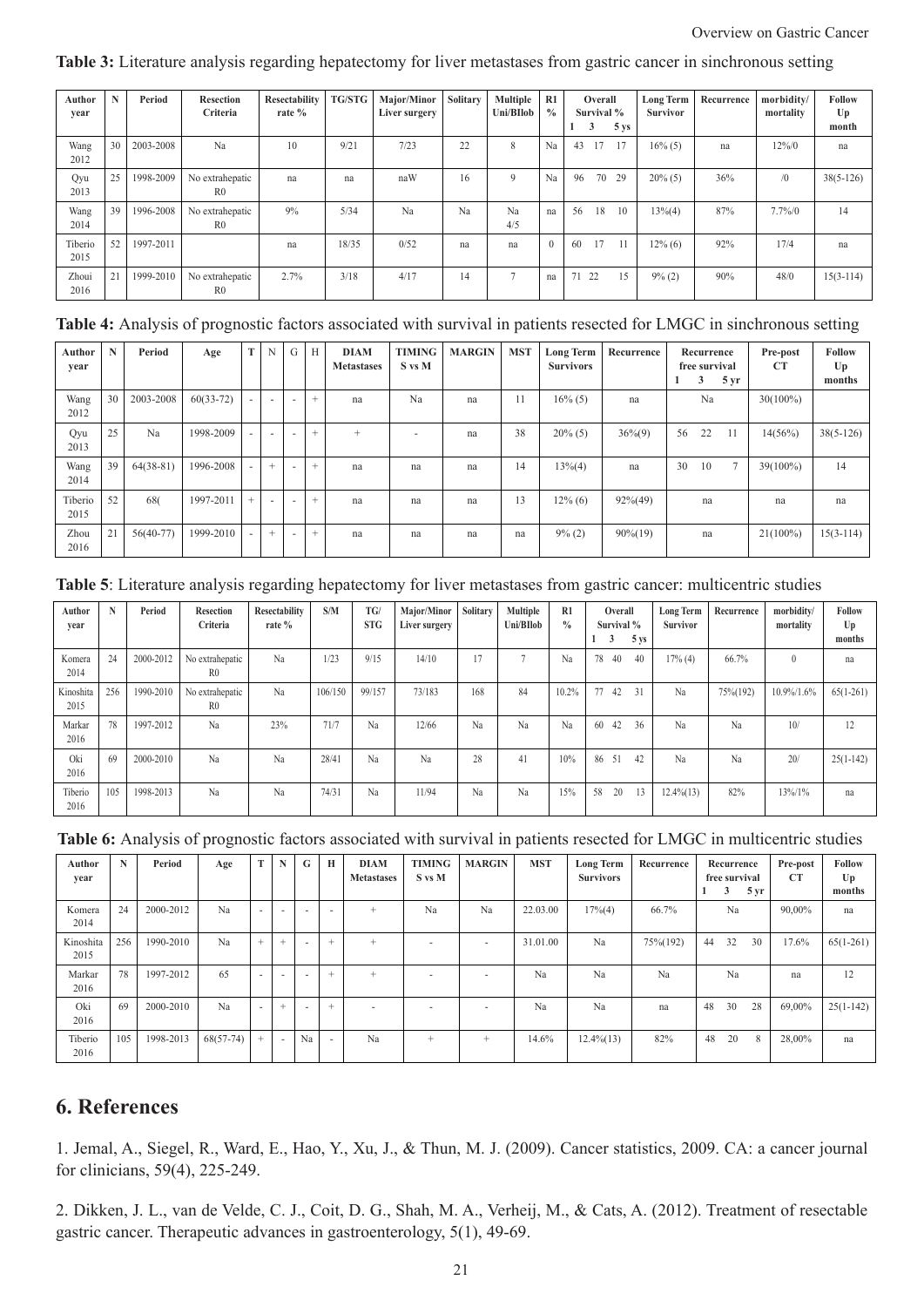3. Shin, A., Kim, J., & Park, S. (2011). Gastric cancer epidemiology in Korea. Journal of gastric cancer, 11(3), 135- 140.

4. Schlansky, B., & Sonnenberg, A. (2011). Epidemiology of noncardia gastric adenocarcinoma in the United States. The American journal of gastroenterology, 106(11), 1978-1985.

5. Kim, J. W., Hwang, I., Kim, M. J., & Jang, S. J. (2009). Clinicopathological characteristics and predictive markers of early gastric cancer with recurrence. Journal of Korean medical science, 24(6), 1158-1164.

6. Youn, H. G., An, J. Y., Choi, M. G., Noh, J. H., Sohn, T. S., & Kim, S. (2010). Recurrence after curative resection of early gastric cancer. Annals of surgical oncology, 17(2), 448-454.

7. Kemeny, N. (2006). Management of liver metastases from colorectal cancer. Oncology (Williston Park, NY), 20(10), 1161-1176.

8. Minagawa, M., Makuuchi, M., Torzilli, G., Takayama, T., Kawasaki, S., Kosuge, T., ... & Imamura, H. (2000). Extension of the frontiers of surgical indications in the treatment of liver metastases from colorectal cancer: long-term results. Annals of surgery, 231(4), 487-499.

9. Primrose, J. N. (2010). Surgery for colorectal liver metastases. British journal of cancer. 102(9), 1313-1318.

10. Shirabe, K., Wakiyama, S., Gion, T., Watanabe, M., Miyazaki, M., Yoshinaga, K., ... & Nagaie, T. (2006). Hepatic resection for the treatment of liver metastases in gastric carcinoma: review of the literature. HPB, 8(2), 89-92.

11. Ambiru, S., Miyazaki, M., Ito, H., Nakagawa, K., Shimizu, H., Yoshidome, H., ... & Nakajima, N. (2001). Benefits and limits of hepatic resection for gastric metastases. The American journal of surgery, 181(3), 279-283.

12. Fong, Y., Fortner, J., Sun, R. L., Brennan, M. F., & Blumgart, L. H. (1999). Clinical score for predicting recurrence after hepatic resection for metastatic colorectal cancer: analysis of 1001 consecutive cases. Annals of surgery, 230(3), 309.

13. Kakeji, Y., Morita, M., & Maehara, Y. (2010). Strategies for treating liver metastasis from gastric cancer. Surgery today. 40(4), 287-294.

14. Fujisaki, S., Tomita, R., Nezu, T., Kimizuka, K., Park, E., & Fukuzawa, M. (2000). Prognostic studies on gastric cancer with concomitant liver metastases. Hepato-gastroenterology, 48(39), 892-894.

15. Vigano, L., Vellone, M., Ferrero, A., Giuliante, F., Nuzzo, G., & Capussotti, L. (2013). Liver resection for gastric cancer metastases. Hepato-gastroenterology, 60(123), 557-562.

16. Linhares, E., Monteiro, M., Kesley, R., Santos, C. E., Odilon Filho, S., & Simões, J. H. (2003). Major hepatectomy for isolated metastases from gastric adenocarcinoma. Hpb, 5(4), 235-237.

17. Pyrhönen, S., Kuitunen, T., Nyandoto, P., & Kouri, M. (1995). Randomised comparison of fluorouracil, epidoxorubicin and methotrexate (FEMTX) plus supportive care with supportive care alone in patients with non-resectable gastric cancer. British journal of cancer, 71(3), 587

18. Ajani, J. A., Moiseyenko, V. M., Tjulandin, S., Majlis, A., Constenla, M., Boni, C., ... & Awad, L. (2007). Quality of life with docetaxel plus cisplatin and fluorouracil compared with cisplatin and fluorouracil from a phase III trial for advanced gastric or gastroesophageal adenocarcinoma: the V-325 Study Group. Journal of Clinical Oncology, 25(22), 3210-3216.

19. Yoshida, M., Ohtsu, A., Boku, N., Miyata, Y., Shirao, K., Shimada, Y., ... & Yamamoto, S. (2004). Long-term survival and prognostic factors in patients with metastatic gastric cancers treated with chemotherapy in the Japan Clinical Oncology Group (JCOG) study. Japanese journal of clinical oncology, 34(11), 654-659.

20. Cocconi, G., Carlini, P., Gamboni, A., Gasperoni, S., Rodino, C., Zironi, S., ... & Canaletti, R. (2003). Cispla-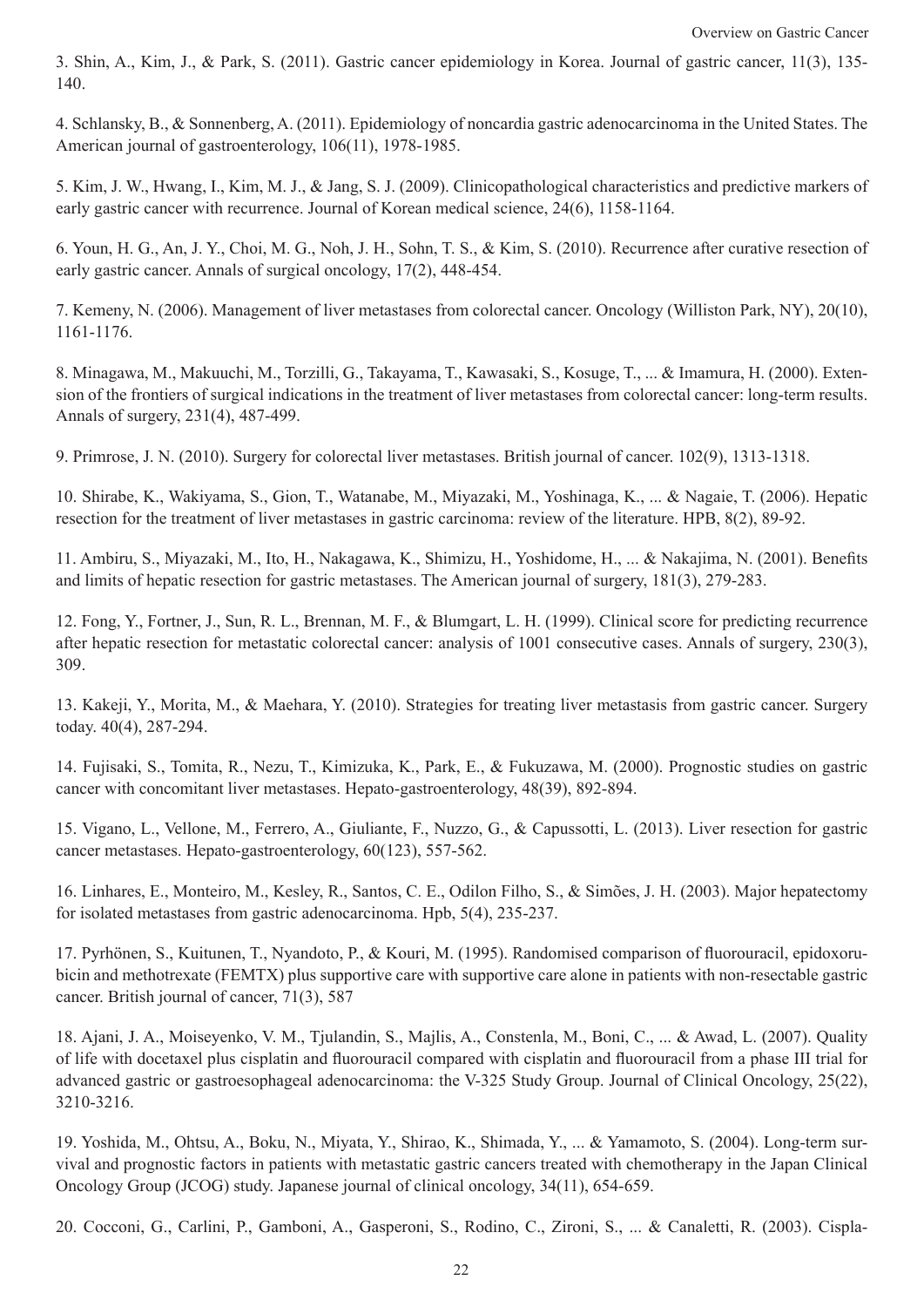tin, epirubicin, leucovorin and 5-fluorouracil (PELF) is more active than 5-fluorouracil, doxorubicin and methotrexate (FAMTX) in advanced gastric carcinoma. Annals of oncology, 14(8), 1258-1263.

21. Lee, J., Kang, W. K., Kwon, J. M., Oh, S. Y., Lee, H. R., Kim, H. J., ... & Park, Y. S. (2007). Phase II trial of irinotecan plus oxaliplatin and 5-fluorouracil/leucovorin in patients with untreated metastatic gastric adenocarcinoma. Annals of oncology, 18(1), 88-92.

22. Cao, W., Yang, W., Lou, G., Jiang, J., Geng, M., Xi, W., ... & Jin, Y. (2009). Phase II trial of infusional fluorouracil, leucovorin, oxaliplatin, and irinotecan (FOLFOXIRI) as first-line treatment for advanced gastric cancer. Anti-cancer drugs, 20(4), 287-293.

23. Liu, J., & Chen, L. (2011). Current status and progress in gastric cancer with liver metastasis. Chinese medical journal, 124(3), 445-456.

24. Baba, H., Okuyama, T., Hiroyuki, O., Anai, H., Korenaga, D., Maehara, Y., ... & Lawrence, W. (1992). Prognostic factors for noncurative gastric cancer: univariate and multivariate analyses. Journal of surgical oncology, 51(2), 104- 108.

25. National Comprehensive Cancer Network (NCCN)Guidelines. 2016

26.Tiberio, G. A. M., Roviello, F., Donini, A., de Manzoni, G., & Italian Research Group for Gastric Cancer. (2015). Hepatic metastases from gastric cancer: A surgical perspective. World journal of gastroenterology, 21(41), 11489.

27. Japanese Gastric Cancer Association. (2011). Japanese gastric cancer treatment guidelines 2010 (ver. 3). Gastric cancer, 14(2), 113-123.

28. House, M. G., Ito, H., Gönen, M., Fong, Y., Allen, P. J., DeMatteo, R. P., ... & D'Angelica, M. I. (2010). Survival after hepatic resection for metastatic colorectal cancer: trends in outcomes for 1,600 patients during two decades at a single institution. Journal of the American College of Surgeons, 210(5), 744-752.

29. Japanese Gastric Cancer Association. (2017). Japanese gastric cancer treatment guidelines 2014 (ver. 4). Gastric Cancer, 20(1), 1-19.

30. Kodera, Y., Fujitani, K., Fukushima, N., Ito, S., Muro, K., Ohashi, N., ... & Fujiwara, M. (2014). Surgical resection of hepatic metastasis from gastric cancer: a review and new recommendation in the Japanese gastric cancer treatment guidelines. Gastric Cancer, 17(2), 206-212.

31. Imamura, H., Matsuyama, Y., Shimada, R., Kubota, M., Nakayama, A., Kobayashi, A., ... & Kawasaki, S. (2001). A study of factors influencing prognosis after resection of hepatic metastases from colorectal and gastric carcinoma. The American journal of gastroenterology, 96(11), 3178-3184.

32. Thelen, A., Jonas, S., Benckert, C., Lopez-Hänninen, E., Neumann, U., Rudolph, B., ... & Neuhaus, P. (2008). Liver resection for metastatic gastric cancer. European Journal of Surgical Oncology (EJSO), 34(12), 1328-1334.

33. Sakamoto, Y., Ohyama, S., Yamamoto, J., Yamada, K., Seki, M., Ohta, K. I., ... & Makuuchi, M. (2003). Surgical resection of liver metastases of gastric cancer: an analysis of a 17-year experience with 22 patients. Surgery, 133(5), 507-511.

34. Adam, R., Chiche, L., Aloia, T., Elias, D., Salmon, R., Rivoire, M., ... & Mantion, G. (2006). Hepatic resection for noncolorectal nonendocrine liver metastases: analysis of 1452 patients and development of a prognostic model. Annals of surgery, 244(4), 524-535.

35. Kerkar, S. P., Kemp, C. D., & Avital, I. (2010). Liver resections in metastatic gastric cancer. HPB, 12(9), 589-596.

36. Long, D., Yu, P. C., Huang, W., Luo, Y. L., & Zhang, S. (2016). Systematic review of partial hepatic resection to treat hepatic metastases in patients with gastric cancer. Medicine, 95(44), e5235.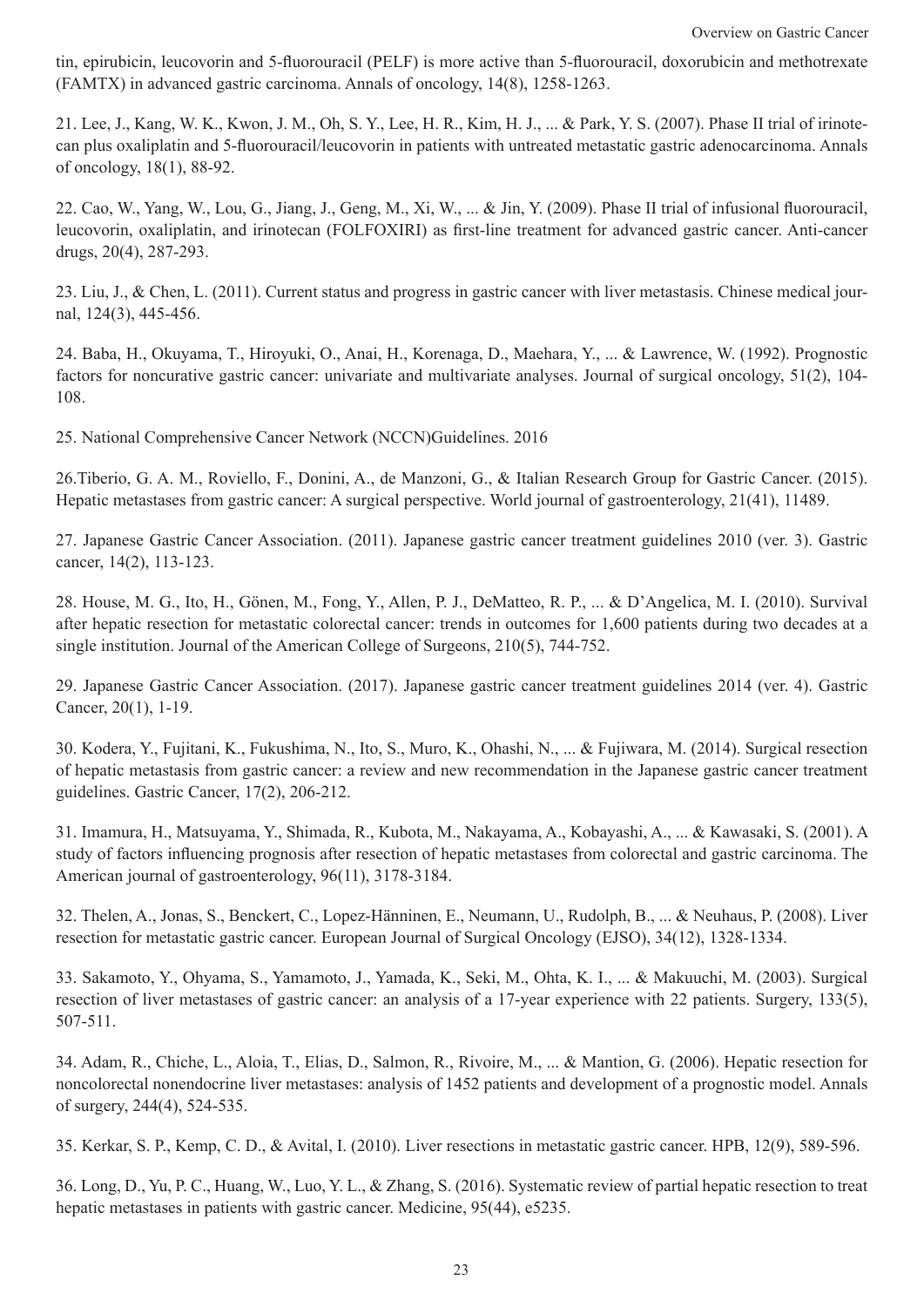37. Martella, L., Bertozzi, S., Londero, A. P., Steffan, A., De Paoli, P., & Bertola, G. (2015). Surgery for Liver Metastases From Gastric Cancer: A Meta-Analysis of Observational Studies.Medicine , 94(31),1-9

38. Tiberio, G. A. M., Roviello, F., Donini, A., & Giovanni de Manzoni, G. D. M. (2016). Surgery for liver metastasis from gastric cancer. Translational Gastroenterology and Hepatology, 1(7).

39. Okano, K., Maeba, T., Ishimura, K., Karasawa, Y., Goda, F., Wakabayashi, H., ... & Maeta, H. (2002). Hepatic resection for metastatic tumors from gastric cancer. Annals of surgery, 235(1), 86-91.

40. Roh, H. R., Kyung-Suk, S., Hyuk-Joon, L., Han-Kwang, Y., Kuk Jin, C., & Lee, K. U. (2005). Outcome of hepatic resection for metastatic gastric cancer. The American surgeon, 71(2), 95-99.

41. Ochiai, T., Sasako, M., Mizuno, S., Kinoshita, T., Takayama, T. A., Kosuge, T., ... & Maruyama, K. (1994). Hepatic resection for metastatic tumours from gastric cancer: analysis of prognostic factors. British journal of surgery, 81(8), 1175-1178.

42. Saiura, A., Umekita, N., Inoue, S., Maeshiro, T., Miyamoto, S., Matsui, Y., ... & Kitamura, M. (2001). Clinicopathological features and outcome of hepatic resection for liver metastasis from gastric cancer. Hepato-gastroenterology, 49(46), 1062-1065.

43. Japanese Gastric Cancer Association. (1998). Japanese classification of gastric carcinoma–2nd English edition–. Gastric cancer, 1(1), 10-24.

44. Wagner, A. D., Unverzagt, S., Grothe, W., Kleber, G., Grothey, A., Haerting, J., & Fleig, W. E. (2010). Chemotherapy for advanced gastric cancer. The Cochrane Library.

45. D'angelica, M., Gonen, M., Brennan, M. F., Turnbull, A. D., Bains, M., & Karpeh, M. S. (2004). Patterns of initial recurrence in completely resected gastric adenocarcinoma. Annals of surgery, 240(5), 808-816.

46. Chen, L., Song, M. Q., Lin, H. Z., Hao, L. H., Jiang, X. J., Li, Z. Y., & Chen, Y. X. (2013). Chemotherapy and resection for gastric cancer with synchronous liver metastases. World J Gastroenterol, 19(13), 2097-2103.

47. Dittmar, Y., Altendorf-Hofmann, A., Rauchfuss, F., Götz, M., Scheuerlein, H., Jandt, K., & Settmacher, U. (2012). Resection of liver metastases is beneficial in patients with gastric cancer: report on 15 cases and review of literature. Gastric Cancer, 15(2), 131-136.

48. Tiberio, G. A. M., Baiocchi, G. L., Morgagni, P., Marrelli, D., Marchet, A., Cipollari, C., ... & Nitti, D. (2015). Gastric cancer and synchronous hepatic metastases: is it possible to recognize candidates to R0 resection?. Annals of surgical oncology, 22(2), 589-596.

49. Boku, N., Yamamoto, S., Fukuda, H., Shirao, K., Doi, T., Sawaki, A., ... & Nasu, J. (2009). Fluorouracil versus combination of irinotecan plus cisplatin versus S-1 in metastatic gastric cancer: a randomised phase 3 study. The lancet oncology, 10(11), 1063-1069.

50. Waddell, T., Chau, I., Cunningham, D., Gonzalez, D., Okines, A. F. C., Wotherspoon, A., ... & Mansoor, W. (2013). Epirubicin, oxaliplatin, and capecitabine with or without panitumumab for patients with previously untreated advanced oesophagogastric cancer (REAL3): a randomised, open-label phase 3 trial. The lancet oncology, 14(6), 481-489.

51. Bang, Y. J., Van Cutsem, E., Feyereislova, A., Chung, H. C., Shen, L., Sawaki, A., ... & Aprile, G. (2010). Trastuzumab in combination with chemotherapy versus chemotherapy alone for treatment of HER2-positive advanced gastric or gastro-oesophageal junction cancer (ToGA): a phase 3, open-label, randomised controlled trial. The Lancet, 376(9742), 687-697.

52. Miki, Y., Fujitani, K., Hirao, M., Kurokawa, Y., Mano, M., Tsujie, M., ... & Tsujinaka, T. (2012). Significance of surgical treatment of liver metastases from gastric cancer. Anticancer research,  $32(2)$ , 665-670

53. Fujitani, K., Yang, H. K., Kurokawa, Y., Park, D. J., Tsujinaka, T., Park, B. J., ... & Sasako, M. (2008). Randomized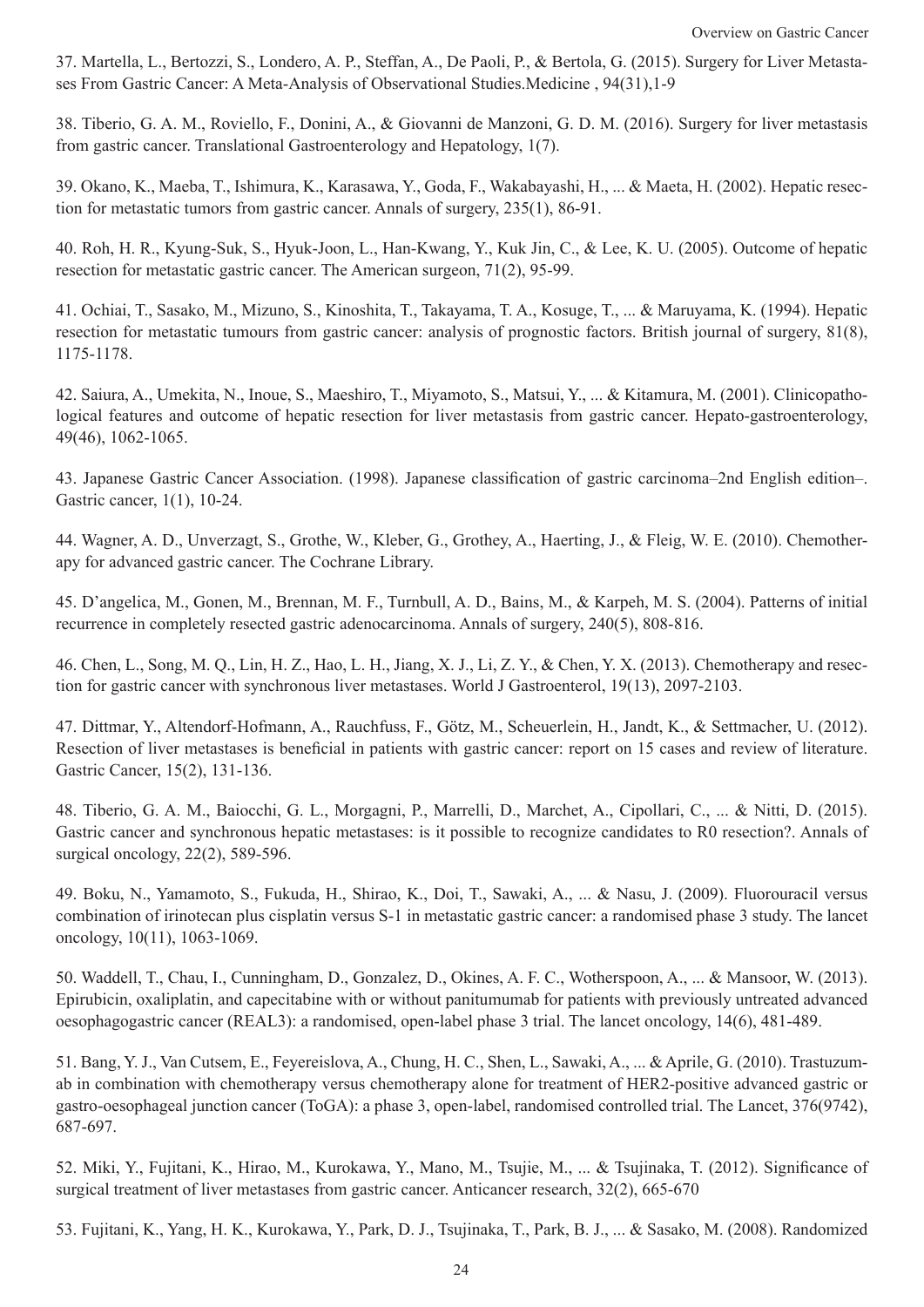controlled trial comparing gastrectomy plus chemotherapy with chemotherapy alone in advanced gastric cancer with a single non-curable factor: Japan Clinical Oncology Group Study JCOG 0705 and Korea Gastric Cancer Association Study KGCA01. Japanese journal of clinical oncology, 38(7), 504-506.

54. Kurokawa, Y., Shibata, T., Sasako, M., Sano, T., Tsuburaya, A., Iwasaki, Y., & Fukuda, H. (2014). Validity of response assessment criteria in neoadjuvant chemotherapy for gastric cancer (JCOG0507-A). Gastric Cancer, 17(3), 514-521.

55. Markar, S. R., Mikhail, S., Malietzis, G., Athanasiou, T., Mariette, C., Sasako, M., & Hanna, G. B. (2016). Influence of Surgical Resection of Hepatic Metastases From Gastric Adenocarcinoma on Long-term Survival: Systematic Review and Pooled Analysis. Annals of surgery, 263(6), 1092-1101.

56. Elias, D., de Albuquerque, A. C., Eggenspieler, P., Plaud, B., Ducreux, M., Spielmann, M., ... & Lasser, P. (1998). Resection of liver metastases from a noncolorectal primary: indications and results based on 147 monocentric patients. Journal of the American College of Surgeons, 187(5), 487-493.

57. Koga, R., Yamamoto, J., Ohyama, S., Saiura, A., Seki, M., Seto, Y., & Yamaguchi, T. (2007). Liver resection for metastatic gastric cancer: experience with 42 patients including eight long-term survivors. Japanese journal of clinical oncology, 37(11), 836-842.

58. Zacherl, J., Zacherl, M., Scheuba, C., Steininger, R., Wenzl, E., Mühlbacher, F., ... & Längle, F. (2002). Analysis of hepatic resection of metastasis originating from gastric adenocarcinoma. Journal of gastrointestinal surgery, 6(5), 682- 689.

59. Garancini, M., Uggeri, F., Degrate, L., Nespoli, L., Gianotti, L., Nespoli, A., ... & Romano, F. (2012). Surgical treatment of liver metastases of gastric cancer: is local treatment in a systemic disease worthwhile?. HPB, 14(3), 209-215

60. Cheon, S. H., Rha, S. Y., Jeung, H. C., Im, C. K., Kim, S. H., Kim, H. R., ... & Chung, H. C. (2008). Survival benefit of combined curative resection of the stomach (D2 resection) and liver in gastric cancer patients with liver metastases. Annals of oncology, 19(6), 1146-1153.

61. Kim, N. K., Park, Y. S., Heo, D. S., Suh, C., Kim, S. Y., Park, K. C., ... & Kang, W. K. (1993). A phase III randomized study of 5-fluorouracil and cisplatin versus 5-fluorouracil, doxorubicin, and mitomycin C versus 5-fluorouracil alone in the treatment of advanced gastric cancer. Cancer, 71(12), 3813-3818.

62. Bines, S. D., England, G., Deziel, D. J., Witt, T. R., Doolas, A., & Roseman, D. L. (1993). Synchronous, metachronous, and multiple hepatic resections of liver tumors originating from primary gastric tumors. Surgery-Saint-Louis, 114, 799-799.

63. Morise, Z., Sugioka, A., Hoshimoto, S., Kato, T., Ikeda, M., Uyama, I., ... & Miyakawa, S. (2007). The role of hepatectomy for patients with liver metastases of gastric cancer. Hepato-gastroenterology, 55(85), 1238-1241.

64. Kinoshita, T., Saiura, A., Esaki, M., Sakamoto, H., & Yamanaka, T. (2015). Multicentre analysis of long-term outcome after surgical resection for gastric cancer liver metastases. British Journal of Surgery, 102(1), 102-107.

65. Shinohara, T., Maeda, Y., Hamada, T., & Futakawa, N. (2015). Survival benefit of surgical treatment for liver metastases from gastric cancer. Journal of Gastrointestinal Surgery, 19(6), 1043-1051.

66. Kostov, D. V., Kobakov, G. L., & Yankov, D. V. (2013). Surgical Treatment of Liver Metastases from Gastric Cancer. Surgical Science, 4(09), 393.

67. Takemura, N., Saiura, A., Koga, R., Arita, J., Yoshioka, R., Ono, Y., ... & Yamaguchi, T. (2012). Long-term outcomes after surgical resection for gastric cancer liver metastasis: an analysis of 64 macroscopically complete resections. Langenbeck's archives of surgery, 397(6), 951-957

68. Shirabe, K., Shimada, M., Matsumata, T., Higashi, H., Yakeishi, Y., Wakiyama, S., ... & Kishikawa, K. (2002). Analysis of the prognostic factors for liver metastasis of gastric cancer after hepatic resection: a multi-institutional study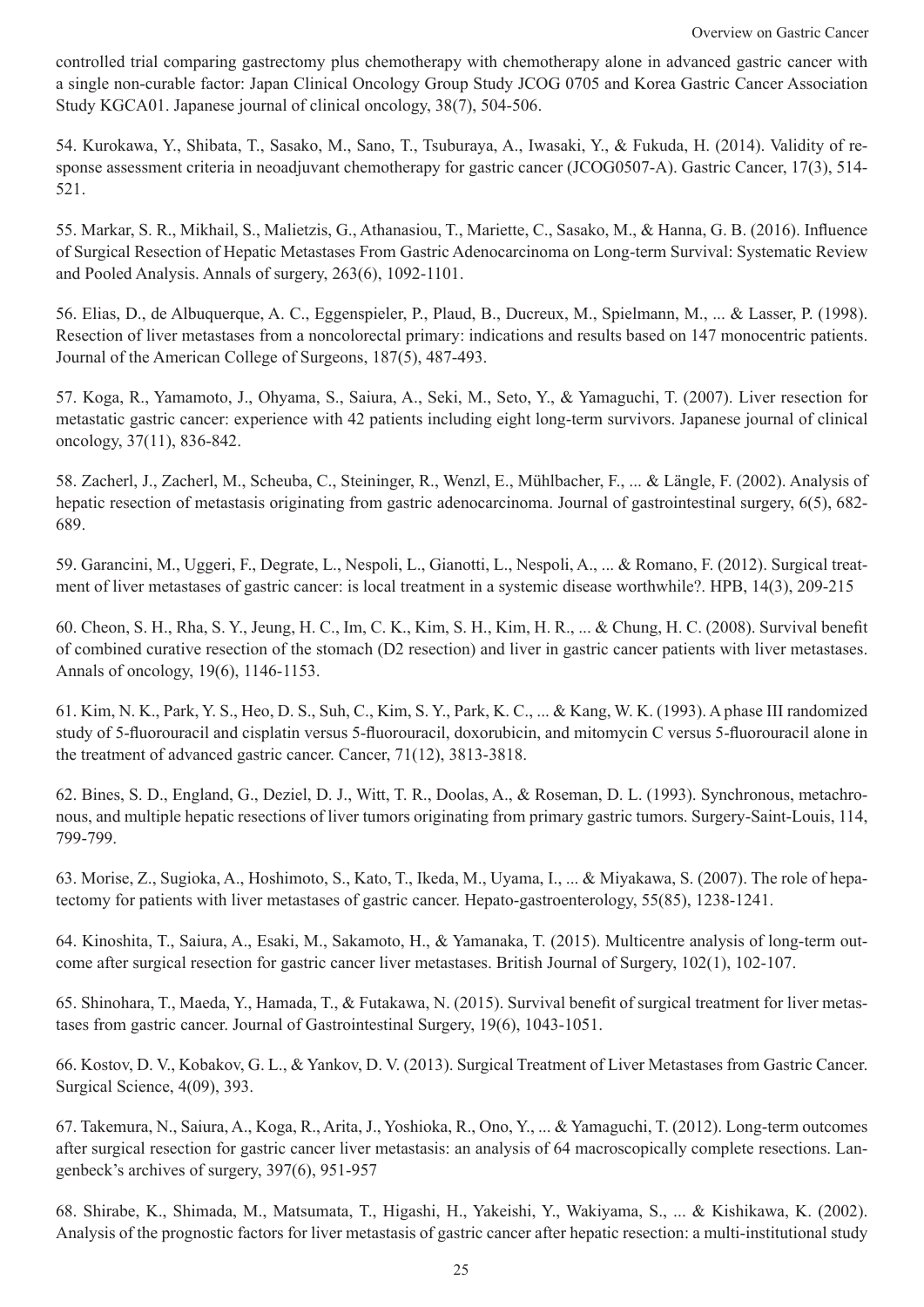of the indications for resection. Hepato-gastroenterology, 50(53), 1560-1563.

69. Sekiguchi, M., Sekine, S., Oda, I., Nonaka, S., Suzuki, H., Yoshinaga, S., ... & Saito, Y. (2013). Risk factors for lymphatic and venous involvement in endoscopically resected gastric cancer. Journal of gastroenterology, 48(6), 706-712

70. Miyazaki, M., Itoh, H., Nakagawa, K., Ambiru, S., Shimizu, H., Togawa, A., ... & Yoshioka, S. (1997). Hepatic resection of liver metastases from gastric carcinoma. American Journal of Gastroenterology, 92(3).

71. Tiberio, G. A. M., Ministrini, S., Gardini, A., Marrelli, D., Marchet, A., Cipollari, C., ... & Roviello, F. (2016). Factors influencing survival after hepatectomy for metastases from gastric cancer. European Journal of Surgical Oncology (EJSO), 42(8), 1229-1235.

72. Tsujimoto, H., Ichikura, T., Ono, S., Sugasawa, H., Hiraki, S., Sakamoto, N., ... & Hase, K. (2010). Outcomes for patients following hepatic resection of metastatic tumors from gastric cancer. Hepatology international, 4(1), 406-413.

73. Li, M. X., Jin, Z. X., Zhou, J. G., Ying, J. M., Liang, Z. Y., Mao, X. X., ... & Zhang, Y. F. (2016). Prognostic value of lymph node ratio in patients receiving combined surgical resection for gastric cancer liver metastasis: results from two national centers in China. Medicine, 95(16).

74. Schmidt, B., Look-Hong, N., Maduekwe, U. N., Chang, K., Hong, T. S., Kwak, E. L., ... & Yoon, S. S. (2013). Noncurative gastrectomy for gastric adenocarcinoma should only be performed in highly selected patients. Annals of surgical oncology, 20(11), 3512-3518.

75. De Andrade, J. P., & Mezhir, J. J. (2014). The critical role of peritoneal cytology in the staging of gastric cancer: An evidence-based review. Journal of surgical oncology, 110(3), 291-297.

76. Schildberg, C. W., Croner, R., Merkel, S., Schellerer, V., Müller, V., Yedibela, S., ... & Perrakis, A. (2012). Outcome of operative therapy of hepatic metastatic stomach carcinoma: a retrospective analysis. World journal of surgery, 36(4), 872-878

77. Guner, A., Son, T., Cho, I., Kwon, I. G., An, J. Y., Kim, H. I., ... & Hyung, W. J. (2016). Liver-directed treatments for liver metastasis from gastric adenocarcinoma: comparison between liver resection and radiofrequency ablation. Gastric Cancer, 19(3), 951-960.

78. Komeda, K., Hayashi, M., Kubo, S., Nagano, H., Nakai, T., Kaibori, M., ... & Matsumoto, M. (2014). High survival in patients operated for small isolated liver metastases from gastric cancer: a multi-institutional study. World journal of surgery, 38(10), 2692-2697.

79. Oki, E., Tokunaga, S., Emi, Y., Kusumoto, T., Yamamoto, M., Fukuzawa, K., ... & Nakamura, T. (2016). Surgical treatment of liver metastasis of gastric cancer: a retrospective multicenter cohort study (KSCC1302). Gastric Cancer, 19(3), 968-976.

80. Aizawa, M., Nashimoto, A., Yabusaki, H., Nakagawa, S., & Matsuki, A. (2014). Clinical benefit of surgical management for gastric cancer with synchronous liver metastasis. Hepatogastroenterology, 61(133), 1439-1445.

81. Ueda, K., Iwahashi, M., Nakamori, M., Nakamura, M., Naka, T., Ishida, K., ... & Yamaue, H. (2009). Analysis of the prognostic factors and evaluation of surgical treatment for synchronous liver metastases from gastric cancer. Langenbeck's Archives of Surgery, 394(4), 647-653.

82. Sakamoto, Y., Sano, T., Shimada, K., Esaki, M., Saka, M., Fukagawa, T., ... & Sasako, M. (2007). Favorable indications for hepatectomy in patients with liver metastasis from gastric cancer. Journal of surgical oncology, 95(7), 534- 539.

83. Wang, W., Liang, H., Zhang, H., Wang, X., Xue, Q., & Zhang, R. (2014). Prognostic significance of radical surgical treatment for gastric cancer patients with synchronous liver metastases. Medical Oncology, 31(11), 1-8

84. Tatsubayashi, T., Tanizawa, Y., Miki, Y., Tokunaga, M., Bando, E., Kawamura, T., ... & Terashima, M. (2016).